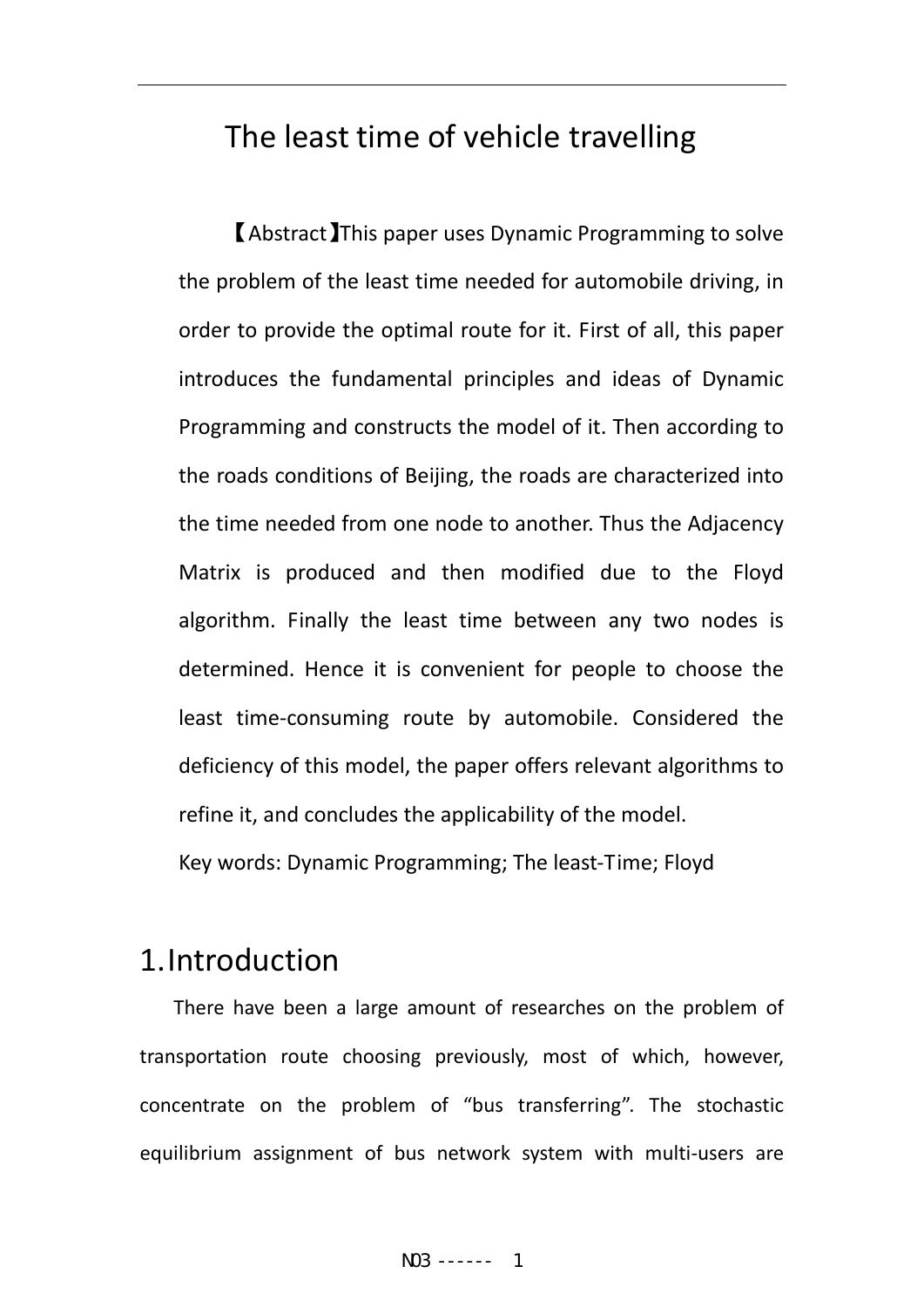discussed in literature [1]; in literature [2], a "Aggregate—combustion" algorithm is put forward to quickly finding the optimal route to meet passengers' different demands. In this paper, we study the choosing of the optimal route based on least time spending for cars(private cars),that is to say, find the optimal route and least time spending on the travel by method of dynamic program, and thus make it convenient for people to travel by private cars. In literature [3], dynamic programming is applied to find the shortest transportation route and the transportation process is divided into several decision‐making stages. In literature [4], a dynamic algorithm based on temporal constraint network is put forward to solving the planning and scheduling problem. By combining and applying the basic idea and strategy of dynamic programming in literature [5], we utilize dynamic programming combined with Floyd algorithm to get the least time needed, meanwhile set up relevant model and advance the improvement to avoid deficiency.

#### 1.1 shortest route

The shortest route problem is how to find the shortest route when the starting point, the end point and many probable routes between them are given. The algorithm to solve this problem is called "the shortest route algorithm", sometimes abbreviated for "route algorithm". The most common algorithms are Dijkstra algorithm, dynamic programming, A\* algorithm, Floyd algorithm, Johnson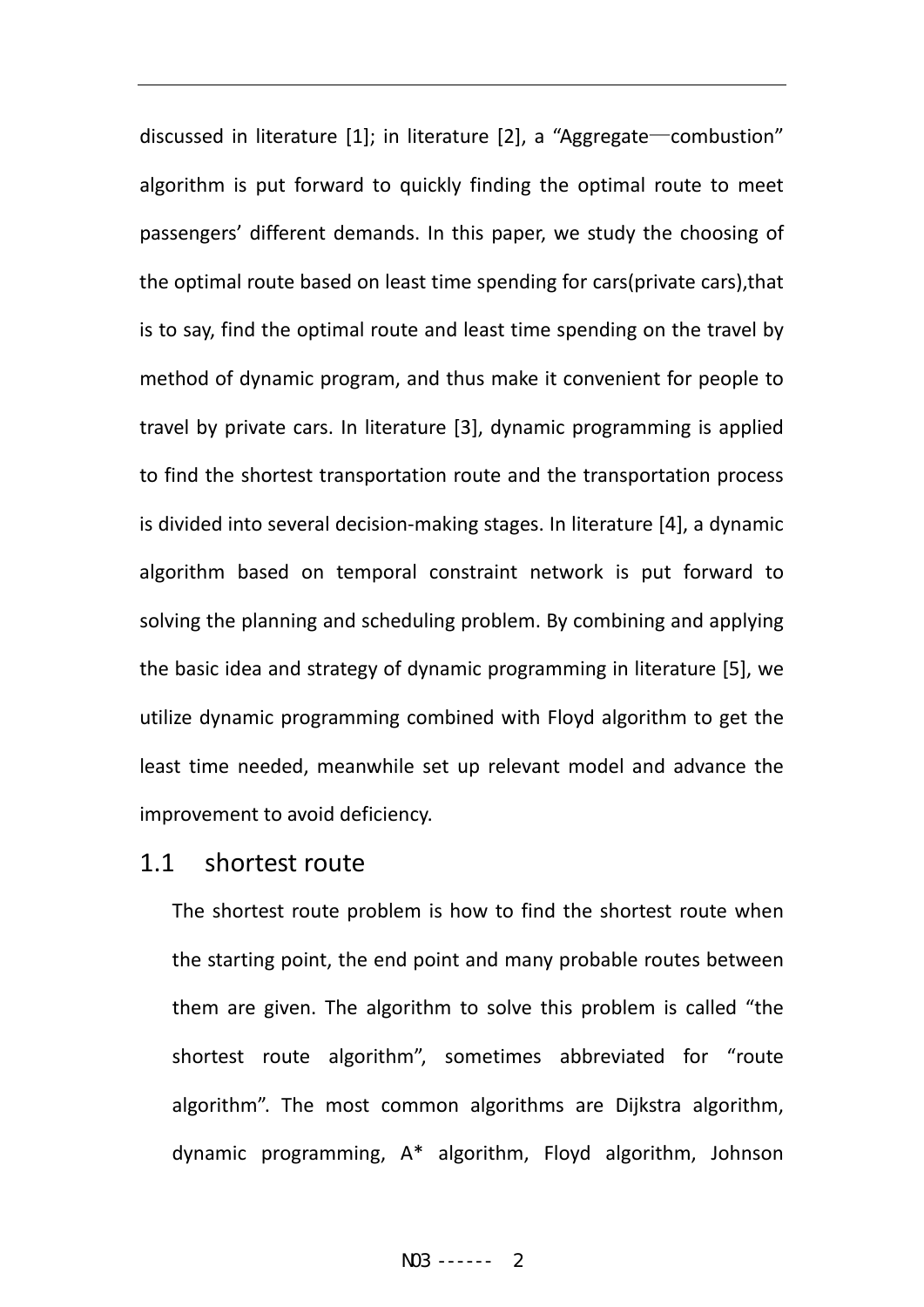algorithm, etc.

This paper adopts the dynamic programming to solve the problem.

## 1.2 dynamic programming

 Dynamic programming is a branch of operations research, and it's a mathematical method to solve the optimization problem of multi‐stage decision‐making process. This method is proposed by American mathematician R.Bellman in 1950s first. It is proved that dynamic programming is much more valid than linear programming, and usually used to solve problems about optimization.

#### 1.2.1 The basic idea of dynamic programming

In some cases, there may be many possible solutions, with each corresponding to a value, and we hope to find the solution with the optimal value. Dynamic programming is very similar to the "divide‐and‐conquer "method, the basic idea of both of which is to divide the problem into several sub‐problems, first solve the sub‐problems, and then get the solution of the original problem from these sub‐problems. What is different from the divide‐and‐conquer method is that, the decomposed sub‐problems divided by the dynamic programming are often not mutually independent. When divide and conquer method is used to solve such problems, there will be too many decomposed sub‐problems, and some are repeated calculated. If we can save the answer of solved sub‐problems, and find out them when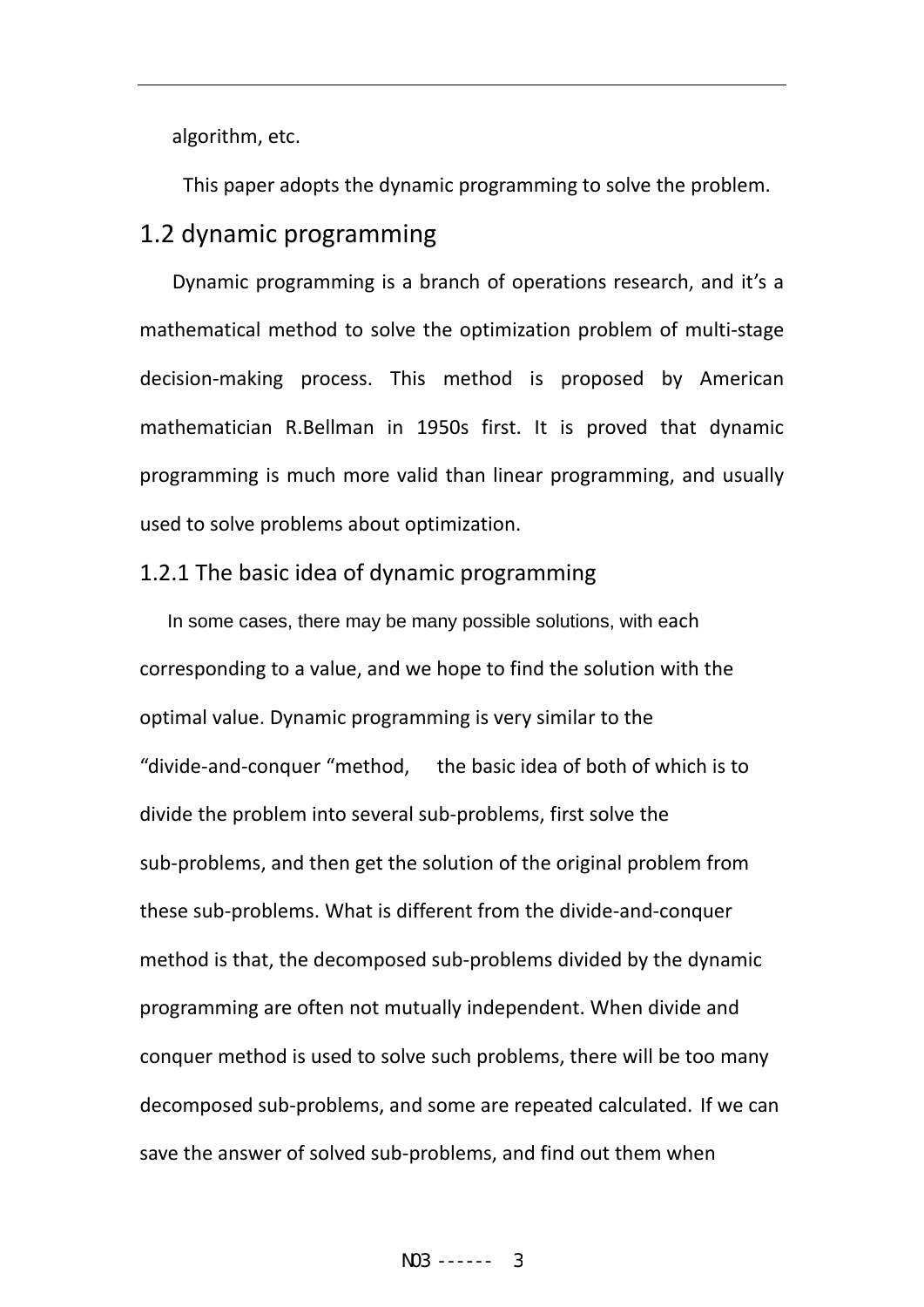necessary, a lot of repeated counting can be avoided and much time can be saved. We can use a table to record all the answers of solved sub‐problems, regardless of whether they will be used later or not, as long as it is calculated. This is the basic idea of dynamic programming.

# 2. Modeling with dynamic programming

## 2.1 modeling assumption

1) Assuming that cars travel at a constant speed.

2) Assuming there are no traffic jams, traffic accidents and cars run smoothly.

3) Assuming no traffic lights is encountered, no waiting time.

4) Assuming car turning will not affect speed.

5) Given the heavy traffic jams downtown, this model avoids the choice of city center. In general, the center of the city is always out of congestion. Therefore, this model suggests that people do not choose the driving route downtown. The city center is not marked in the map of our model.

## 2.2Data Processing

### 2.2.1 Data sources

This paper uses the urban road network of Beijing and the figure is in proportion to zoom.

#### Figure 1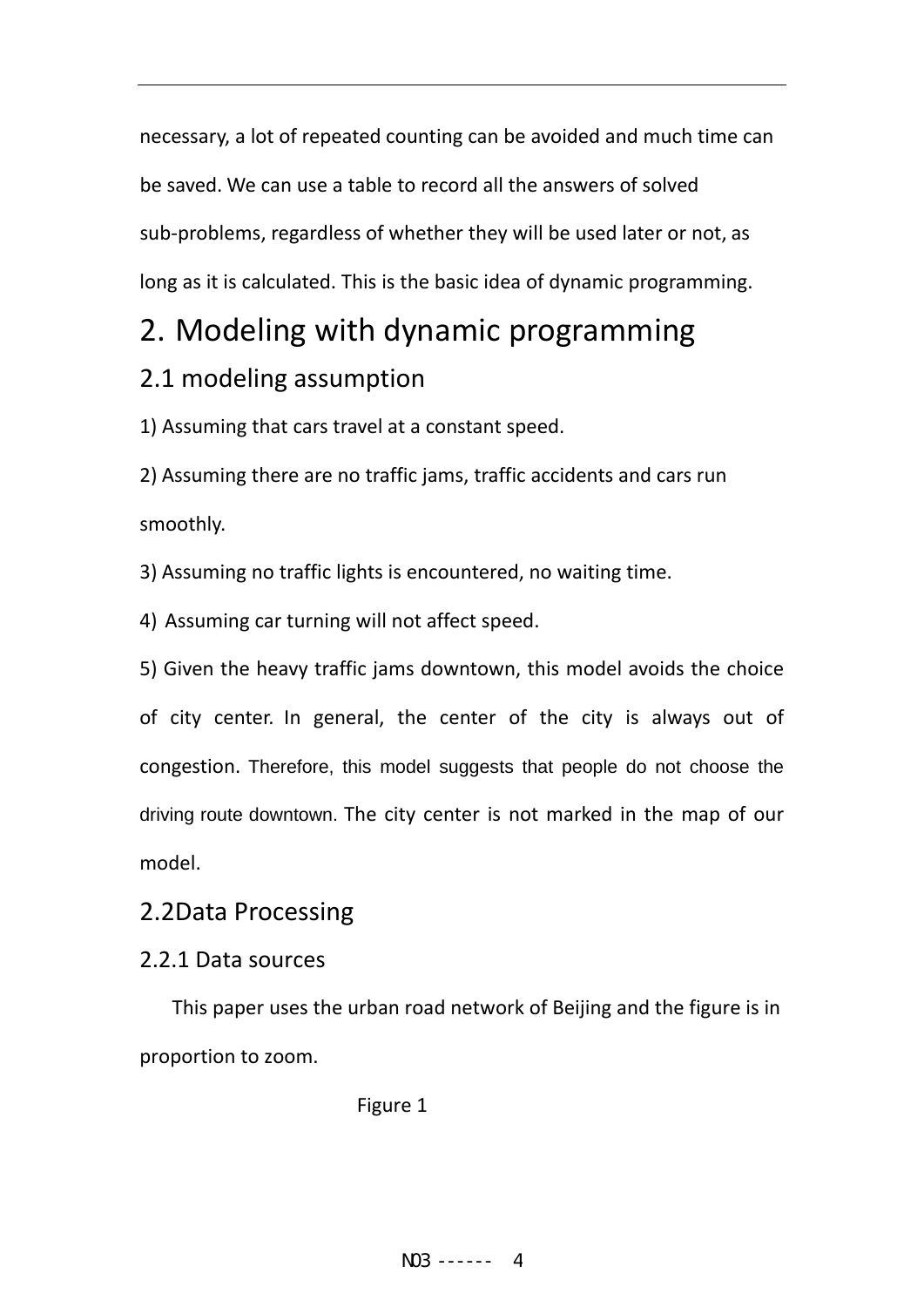

Figure 1 is the map within the Fourth Ring Road in Beijing, we will use the weighted graph to mark out some of the main roads and the cross‐road in Beijing, and then abstract the path distance between nodes in order to determine the time needed.

#### 2.2.2 Background Knowledge

#### (1) Weighted graph

To abstract figure 1 into figure 2, weighted graph method will be used. The following are weighted graph for details.

Each side of a weighted graph is bestowed with a corresponding non‐negative real number, which is called the weight of this side. Below is a weighted graph: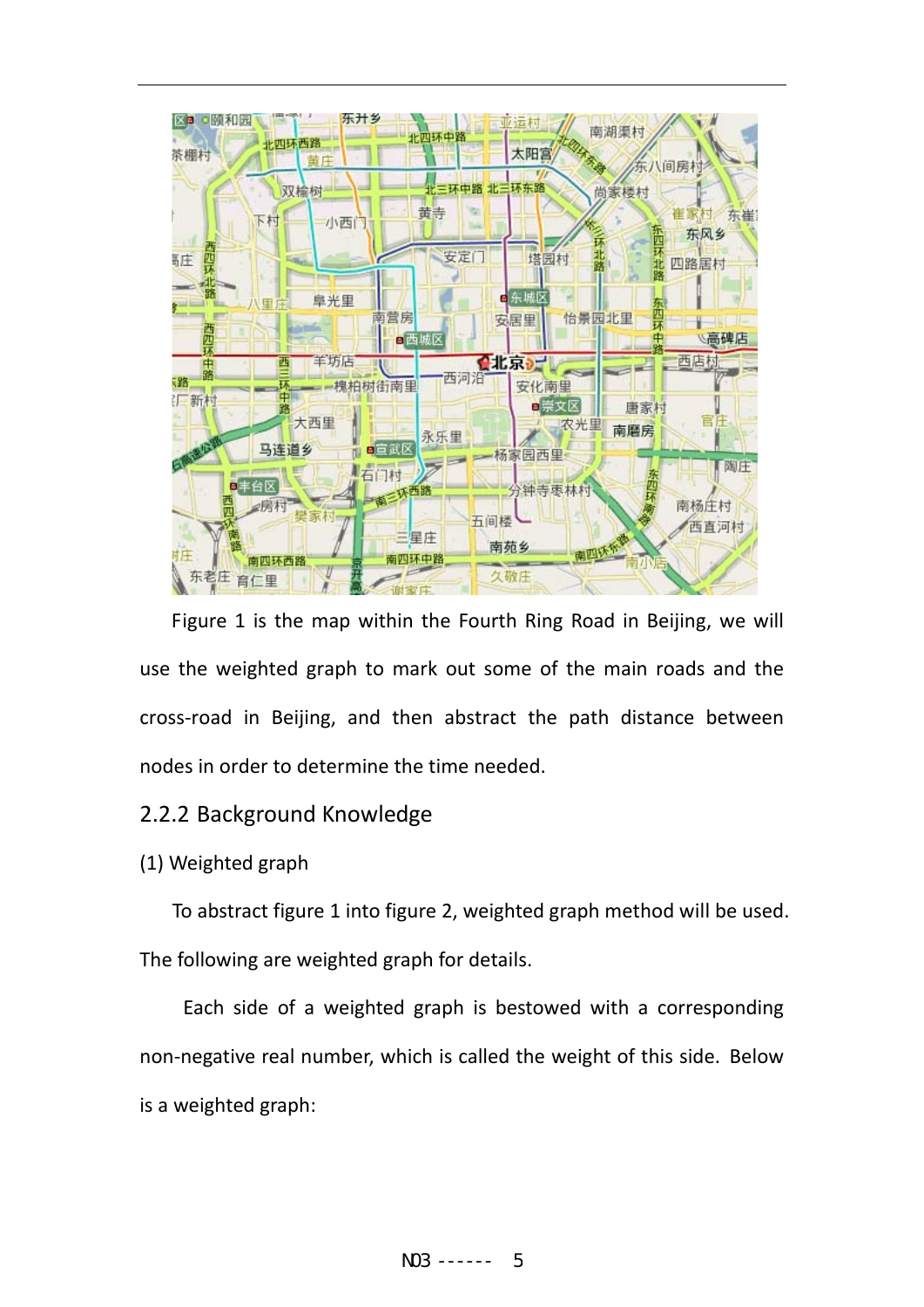

Let  $G = (V, E)$  be a graph, it can be seen from the above,  $V =$ {v1,v2,…,v7},E refers to the distance between nodes, which is called weight value. In the above figure the route (weight) between V1 and V2 is 2.

#### (2) Adjacency matrix

This paper uses the adjacency matrix to deal with datas. Adjacency matrix is a matrix used to express the relationship between the neighboring vertex. Let  $G = (V, E)$  be a graph,  $V = \{v1, v2, ..., vn\}$ , the adjacency matrix of G is a n‐order matrix with the following properties: [1]. Adjacency matrix of undirected graph must be symmetric, while the adjacency matrix of directed graph is not necessarily symmetric. Thus,  $n^2$ units are needed to store the adjacency matrix which is used to represent the n vertices of a directed graph.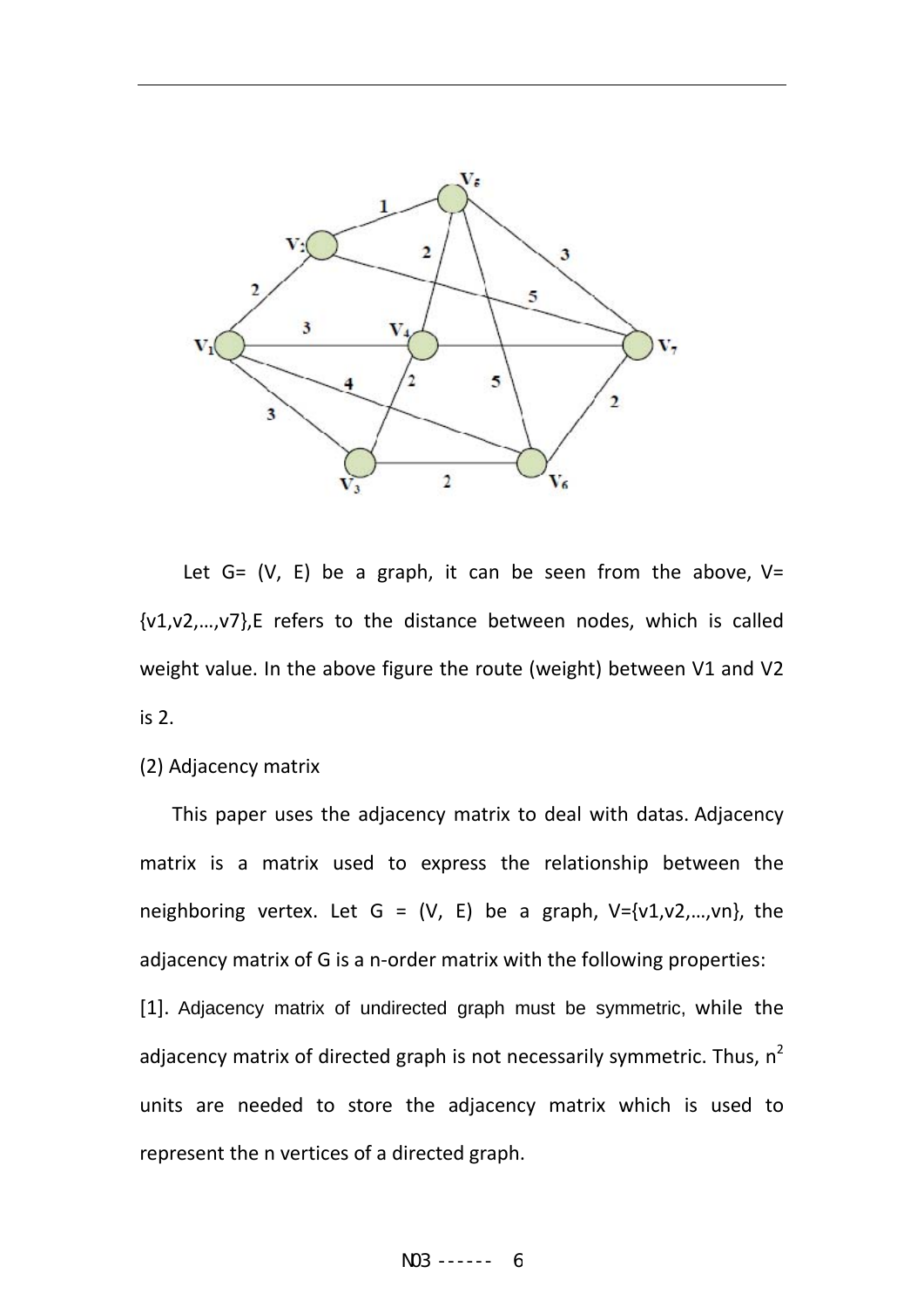[2].For an undirected graph with n vertices, only right upper or left down elements are needed to deposit with exclusion of the 0 element in the diagonal elements. Therefore, it only needs  $1 + 2 + ... + (n-1) = n(n-1)/2$ units.

#### (3)Floyd algorithm

Floyd algorithm is a dynamic programming algorithm (interception method) used to find the shortest route between vertices of a given weighted graph. The advantage is that it is easy to understand, can calculate the shortest distance between any two nodes, and its code is simple. The disadvantage is that it's of relatively high time complexity, not suitable for large data calculations.

The core idea of Floyd algorithm: find the shortest route matrix of any two vertices of a weighted graph through the weight matrix of it. Begin from the weighted graph adjacency matrix  $A=[a(i,j)]$  (n×n), update recursively for n times, that is to say, from the matrix  $D(0) = A$ , Construct matrix  $D(1)$  by a given formula, similarly, construct  $D(2)$  from  $D(1)$  by the same formula.……Finally, construct matrix  $D(n)$  from  $D(n-1)$  with the same formula. The  $(i, j)$  element of matrix  $D(n)$  is the shortest route length from vertex i to vertex j, and D (n) is called distance matrix of the graph.

#### 2.2.3Data collection

The distance data are obtained from measurement by the network,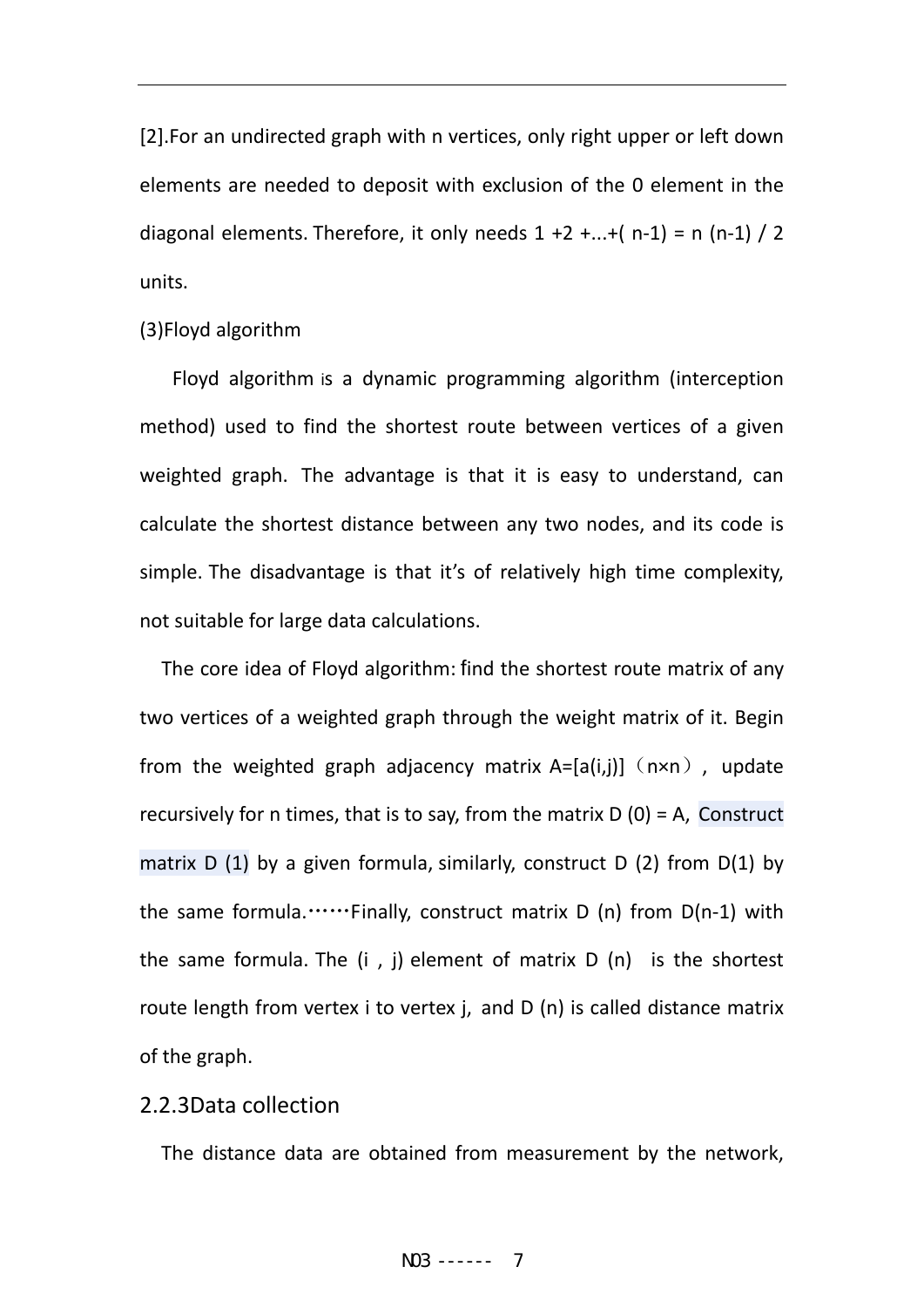the impact on travel time of different routes is considered only when faced with multiple branch ports or no straight lines can be obtained. This paper selected 55 nodes within the Fourth Ring Road in Beijing, and abstract a network map(figure 2) from figure 1. As follows:



Nodes denote note (counterclockwise)

Outer ring: the upper left label 1 to label 18 forms the outer ring; the third ring: from label 19‐34; second Ring: From the label 35‐46; the most in the loop: from the label 47‐55

Considered the size of figure 2, specific weight as well as route distance is not specifically marked up. Further details as below:

 The weight value of the line segment between two nodes of a weighted graph denotes the distance between them, specifically; the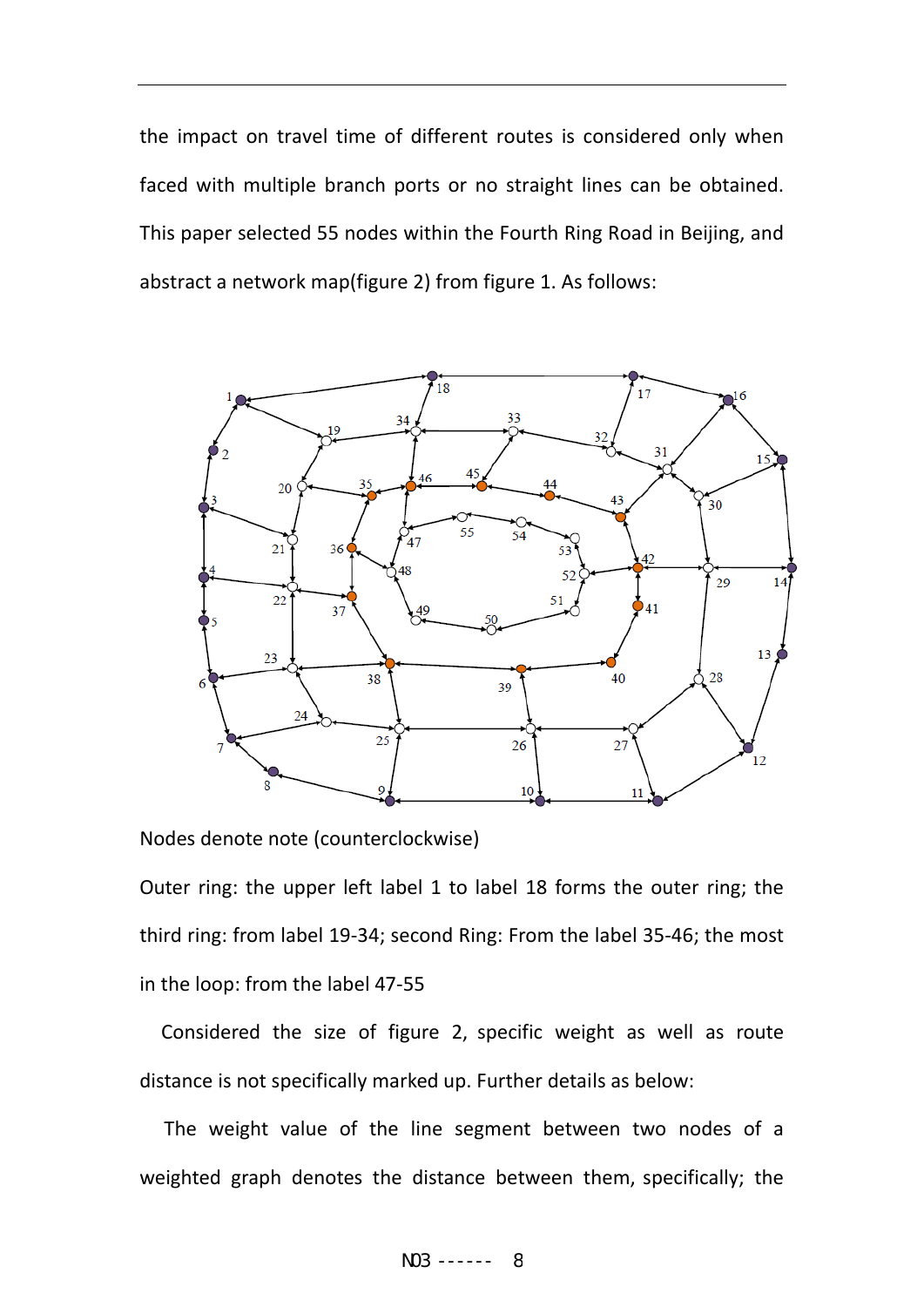weight values of 81 direct routes in Figure 2 are given as follow. (Unit: km)

Outer ring (18 line segments ,18 nodes) from 1 ‐> 2to18 ‐> 1 are: 2.747、 5.093、3.083、1.492、2.403、2.262、1.567、4.752、4.938、4.075、 2.983、3.483、3.849、5.287、2.735、2.926、3.253、4.887 the junction of the outer ring and the third ring:  $2.945(1--19)$ ,  $2.797$  $(3--&>21)$ , 3.066  $(4--&>22)$ , 2.398  $(6--&>23)$ , 3.310  $(7--&>24)$ , 2.459  $(9 - > 25)$ 、2.744 $(10 - > 26)$ 、3.134 $(11 - > 27)$ 、3.142 $(12 - > 28)$ 、2.590  $(14 - >29)$ 、2.363 $(15 - >30)$ 、1.695 $(16 - >31)$ 、2.254 $(17 - >32)$ 2.065(18‐‐>34)

The third ring (16 line segments , 16 nodes) from 19 ‐> 20to34 ‐> 19 are: 2.202、2.024、3.077、3.471、2.237、2.205、4.804、4.320、1.469、 4.185、5.191、1.031、2.443、4.402、2.393、3.951

The junction of the second and third ring:  $2.276$  (20-->35),  $3.317$  $(22--&>37)$ , 3.271 $(23--&>38)$ , 2.171 $(25--&>38)$ , 1.684 $(26--&>39)$ 2.164(29‐‐>42)、2.408(31‐‐>43)、2.020(23‐‐>45)、2.845(34‐‐>46) The second ring (12 line segments , 12 nodes) from  $35 - 36$  to  $46 \rightarrow 35$ are:3.414、1.740、3.097、4.315、3.739、2.279、1.723、4.042、2.486、 2.441、2.214、1.877

The junction of the second ring and the innermost ring:  $1.820(36-348)$ . 1.580(42‐‐>52)、1.973(46‐‐>47)

Innermost ring(9 line segments ,9 nodes) from 47 ‐> 48to55 ‐> 47 are: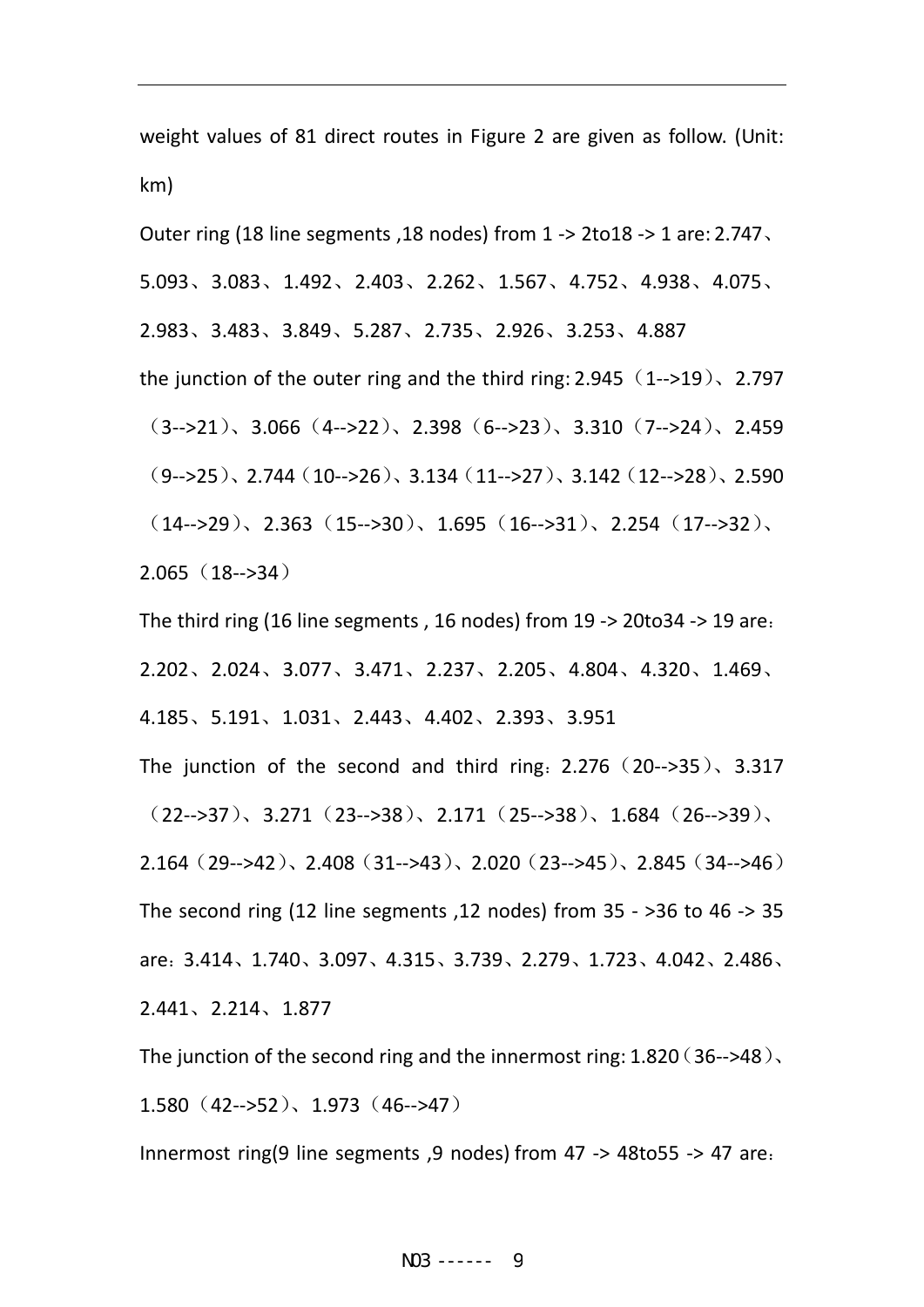1.635、2.834、1.871、3.076、2.212、2.020、1.410、2.685、1.622

#### **2.2.4Data processing**

The connection line of the nodes in figure 2 means that there is direct access between them. Two‐way arrows means that cars can travel between .We can regard figure 2 as an undirected graph, because of its adjacency matrix is symmetric.

The model selected a total of 55 nodes, the data of distance between nodes can be saved in the adjacency matrix which has 55 rows and 55 column. Since the adjacency matrix is too large, and the space is limited, this paper just list the adjacency matrix of the first three and the last three nodes, 0 means no directly access.(The unit is km in figure 2,however in the program it's convenient to express with data's fixed-point, the unit of the adjacency matrix of nodes is meters.)

The following matrix is the initial expression of distance between nodes, details can be found in the "in.in" file of the appendix, (program input data file). The initial adjacency matrix denotes that there are 81 direct access driving routes, and the matrix is symmetric.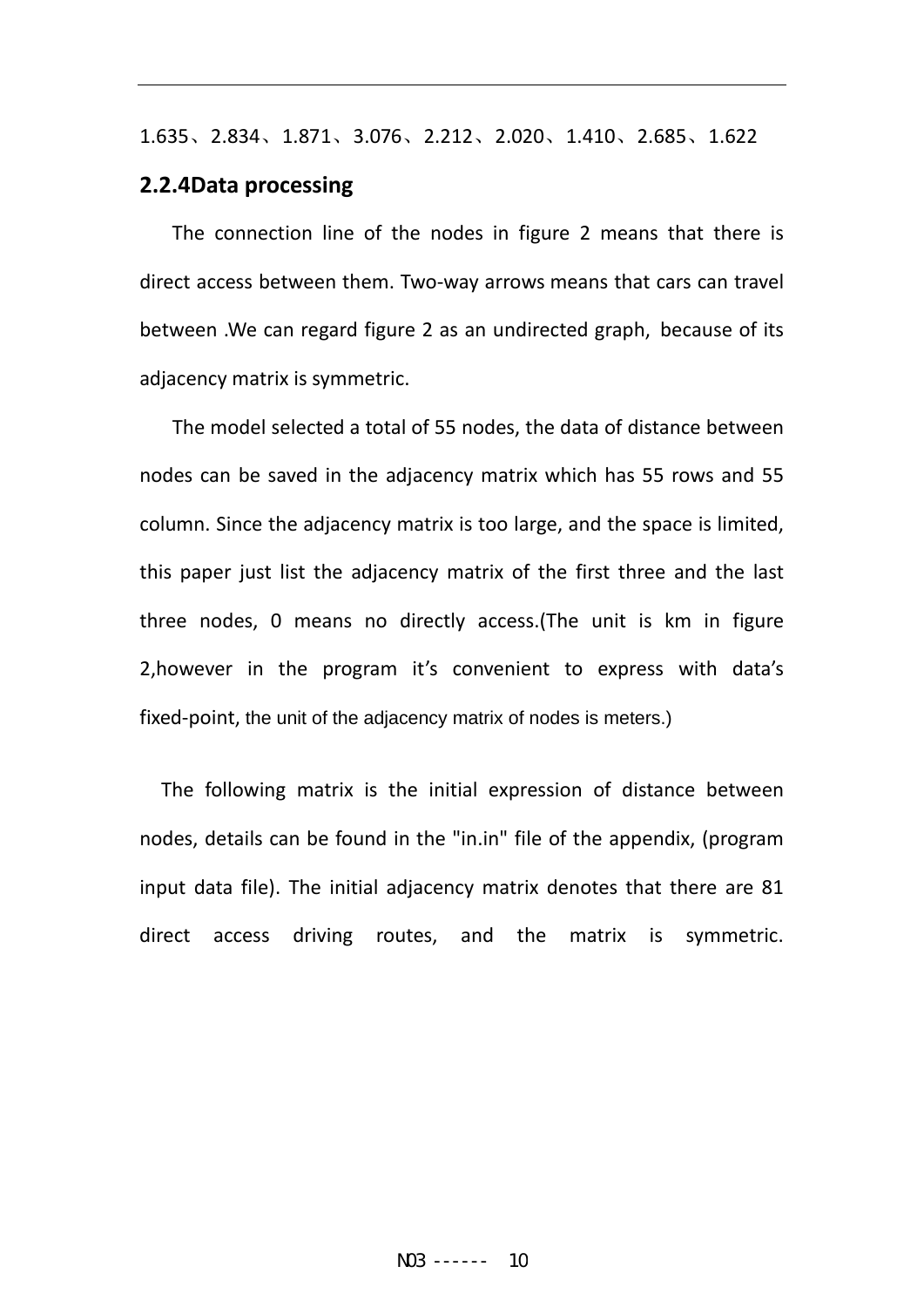| $\sqrt{0000}$ | 2747     | aaaa |            | naaa | $0000-$ | anaa |
|---------------|----------|------|------------|------|---------|------|
| 2747          | 0000     | 5093 | a a c      | nuun | 0000    | 0000 |
| 0000          | 5093     | aaaa |            | muna | 0000    | 0000 |
|               |          |      | ٩.         |      |         |      |
| 00000         | 0000     | aaaa |            | mun  | 1410    | 0000 |
| այա           | 0000     | aaaa | <b>LEE</b> | 1410 | 0000    | 2685 |
| <b>MANA</b>   | $0000 -$ | aaaa |            | naaa | 2605    | anaa |

## **2.3 Model construction**

### **2.3.1 algorithm process**

1) Adjacency matrix initialization. The information of the graph is represented in the adjacency matrix **map**, **dist**, and the **map** to store the initial information. At first, **dist** stored the same information as **map**, if there is a road from Vi to Vj , then map[i,j]=d, d expresses the distance between nodes. Else map[i,j]= 0, then assign **map** to **dist**.

2) Define a matrix **path** to record the information of insertion nodes, path[i,j] refers to the nodes needed to go through from Vi to Vj .initialize path $[I,j]=0$ .

3)Insert all the nodes into the graph, compare with the original distance,

**dist**[i,j] = min( **dist**[i,j], **dist**[i,k]+**dist**[k,j] ) If the value of **dist** [i, j] gets smaller, then path[I,j]=k.

4) **Dist** contains the information of the shortest route between two nodes, while **path** contains the information of the shortest route.

## **2.3.2 control variables illustration used in the model**

a) map[i,j] denotes the initial distance from i to j, 0 means no directly access.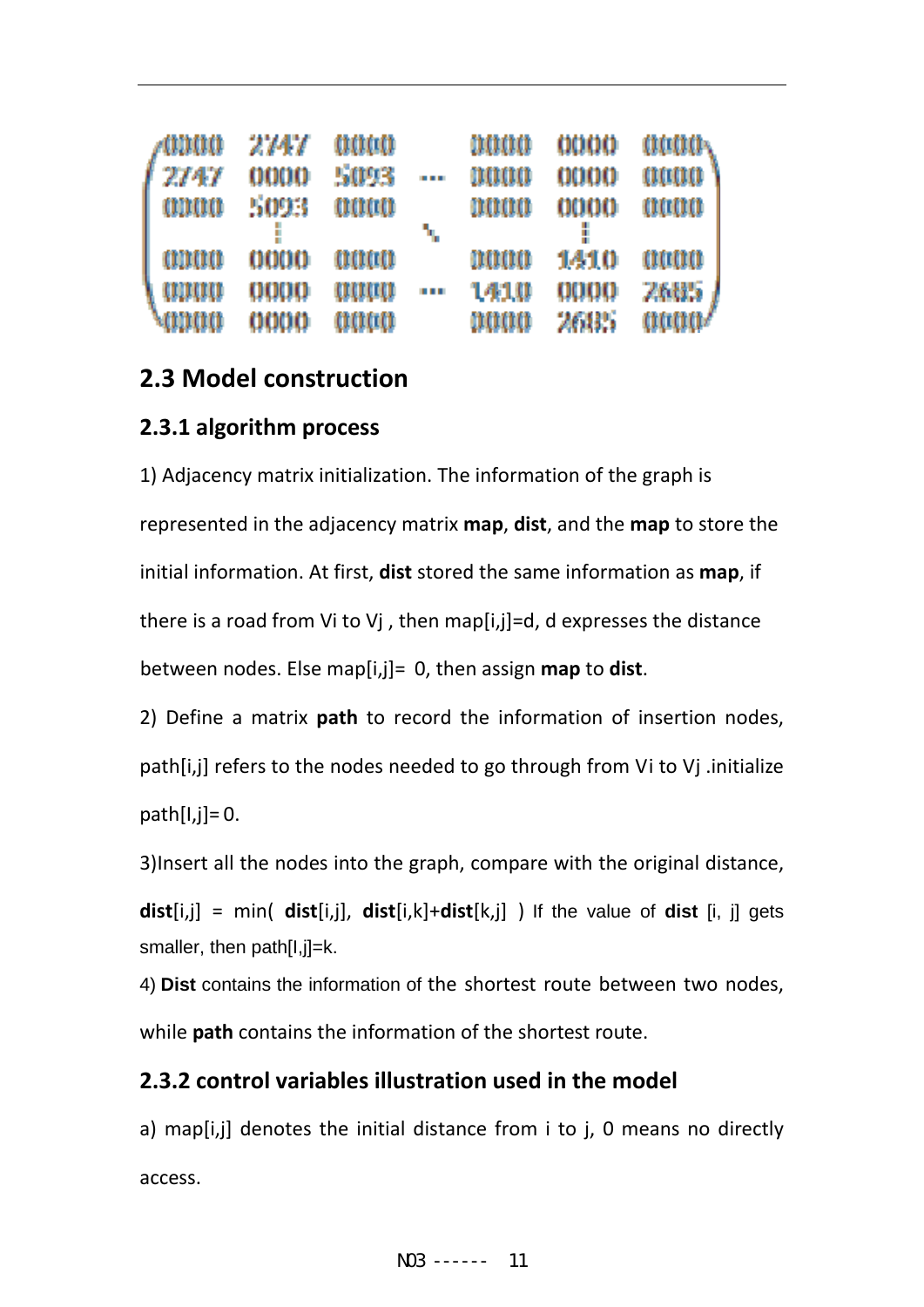b) dist[i,j] refers to the shortest distance from i to j

c) path[I,j] refers to the information of the intermediate junction nodes needed to go through from i to j, 0 indicates that there is no intermediate junction point and they are connected directly.

d) k exhausts all the intermediate junction nodes between i and j

## **2.3.3 Floyd algorithm for establishing the formula**

 The state transition equation of the distance between nodes bases on the core idea of Floyd algorithm:

```
dist[i,j]:=min{dist[i,k]+dist[k,j],dist[i,j]}
```
The corresponding time formula under the constant speed:

```
time[i,j]:=dist[i,j]/30000*60(min)
```

```
(speed is 30km/h)
```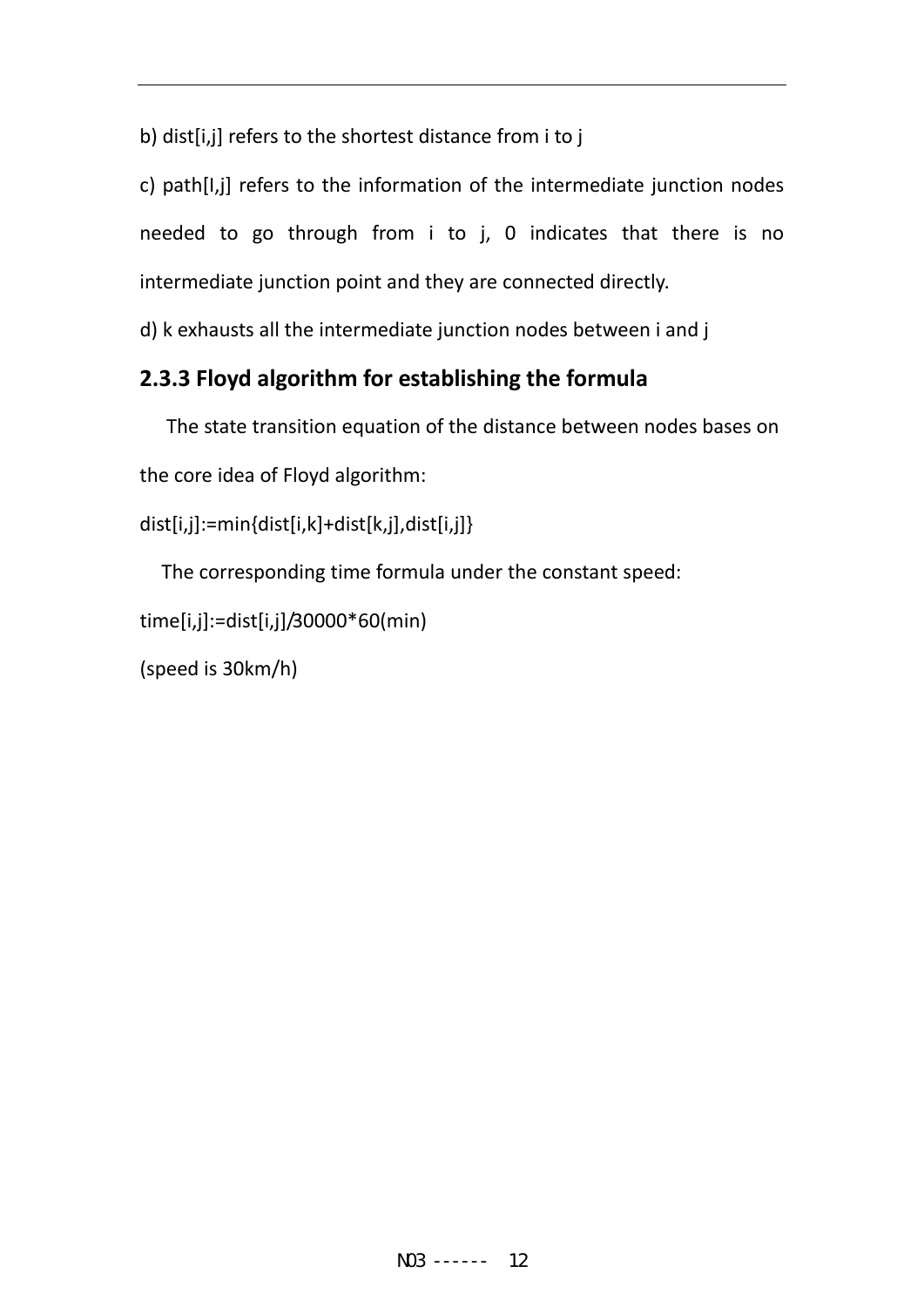

## **2.3.4 Program flow chart of the algorithm**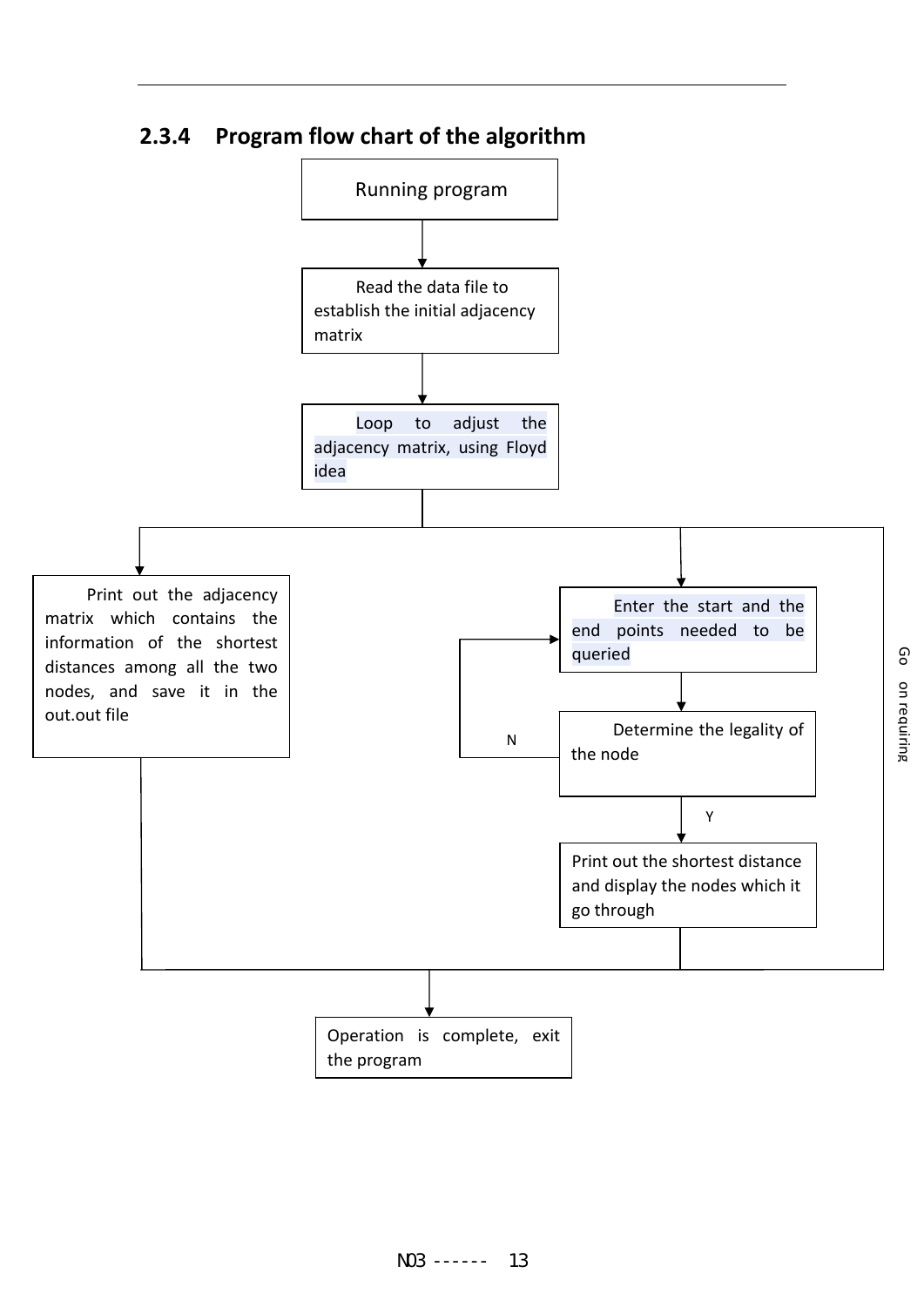## **2.4 Model improvement**

As the actual road conditions in different sections can not be the same, and it is impossible to not encounter jams, especially in traffic peak time, etc. The following series of figures shows the road conditions on a certain date within the Fourth Ring, Beijing at16:00,19:00,22:00



Road condition at 16:00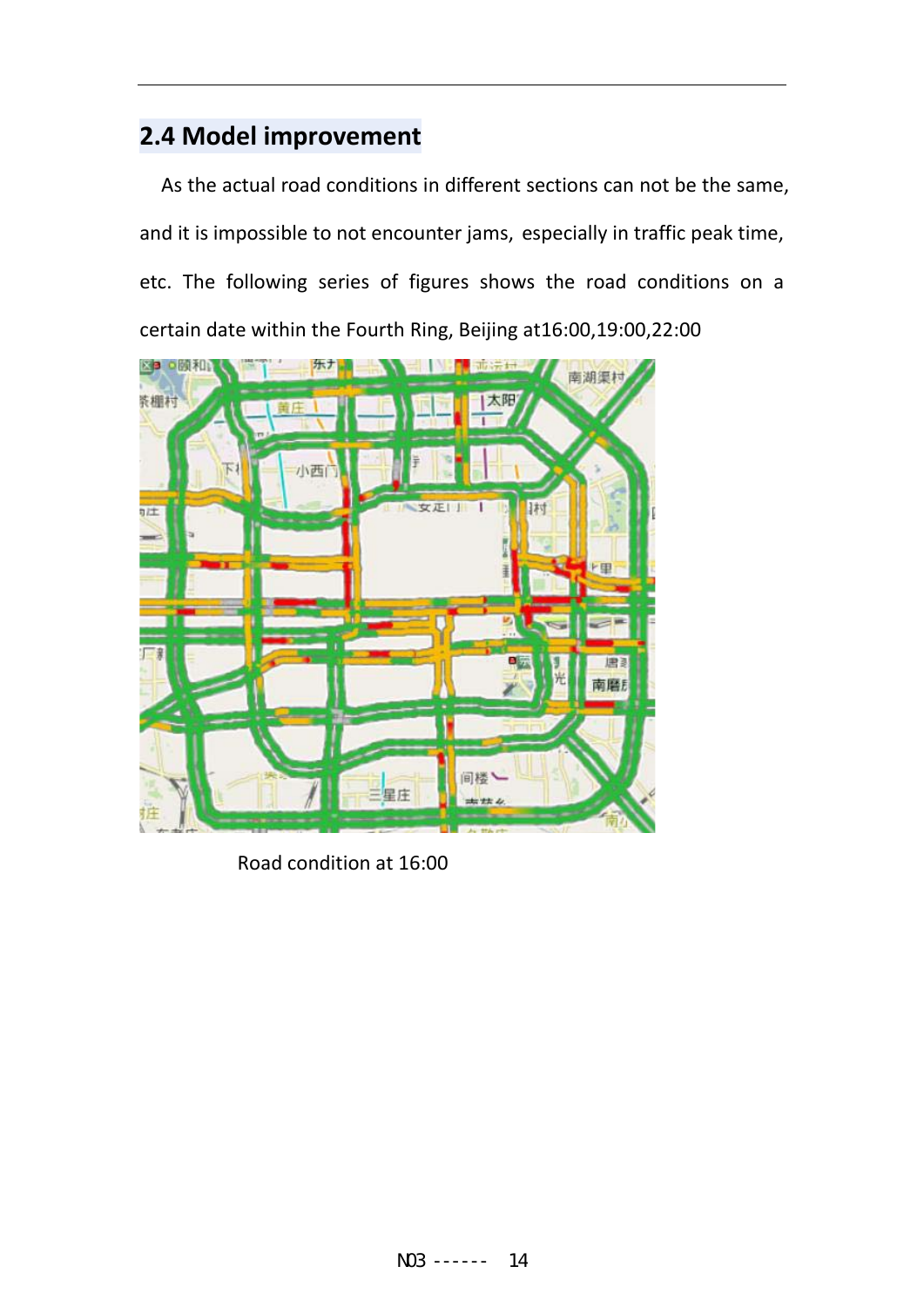

Road condition at 19:00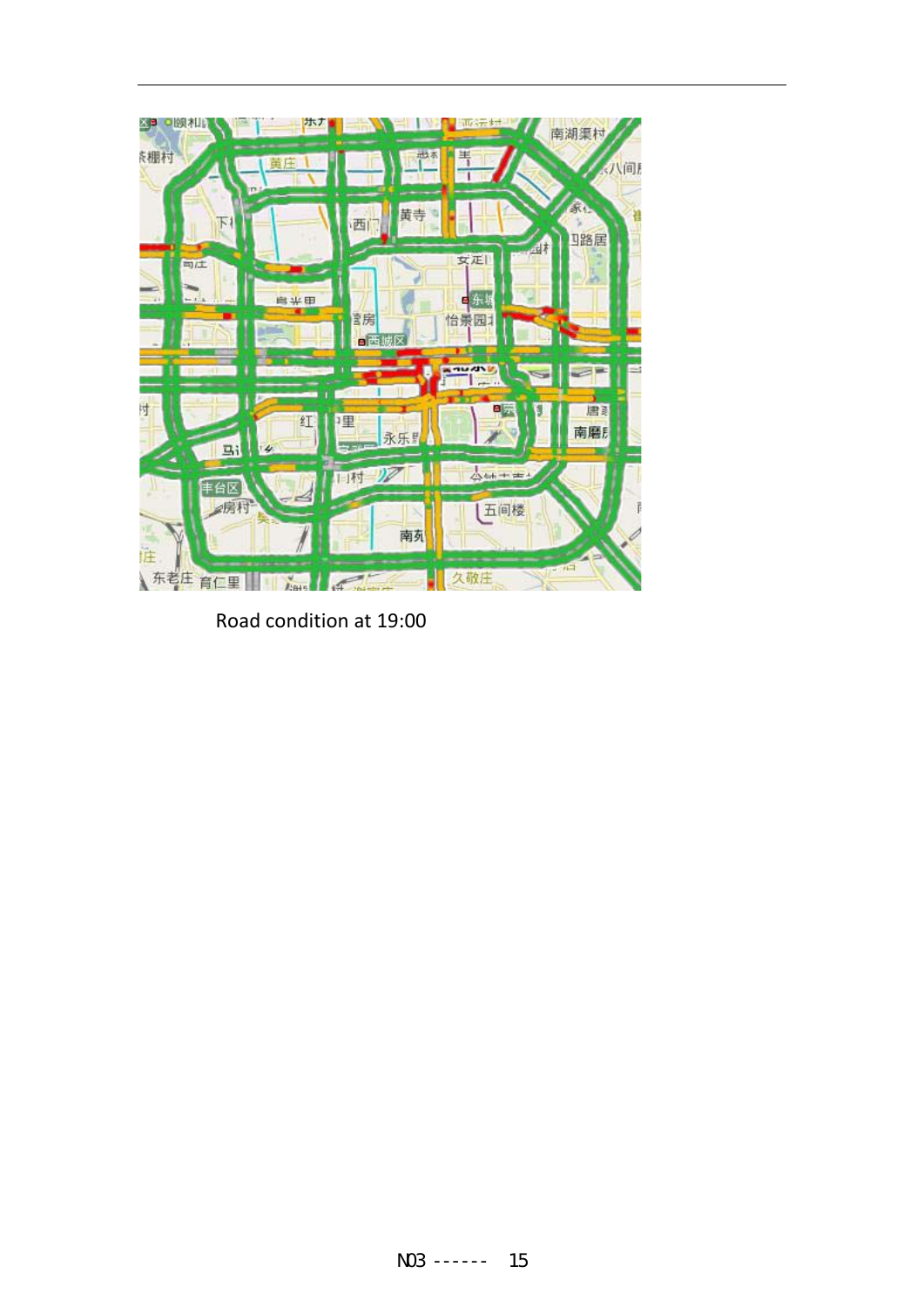

Road condition at 22:00



#### **red denote jam, orange denote slow and green denote smooth**

It can be easily seen from the above figure that the following are congestion‐prone roads:

> Xizhimen Bridge, Deshengmen Bridge, Andingmen, Xibianmen Bridge, Dongbianmen Bridge, Zuoanmen Bridge, East Chang'an avenue, Huayuan Bridge, Hangtian Bridge, Suzhou Bridge, Liuli Bridge, Yuquanying Bridge, Wanfang Bridge, Muxidi Bridge, Guomao, Jingguang Bridge, Taiyanggong Bridge, Madian Bridge , Jianxiang Bridge , Wanquanhe Bridge , Yuegezhuang Bridge, Beishatan Bridge, Qinghe Bridge,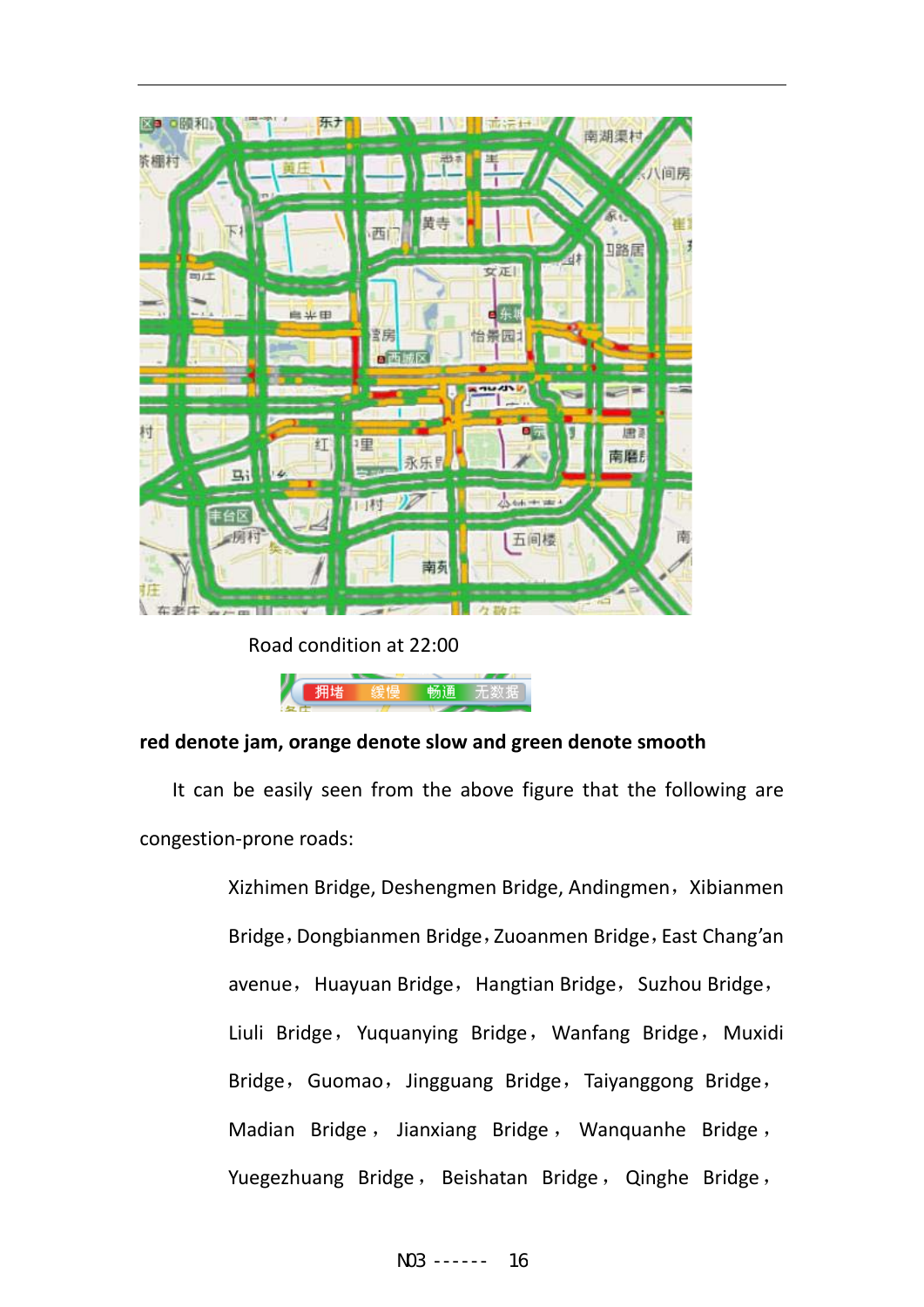Xiaojiahe Bridge.

This paper decided to add the weight factor to different routes of different rings, which is divided into three levels, smooth, slow, jam. this model assumes that cars are traveling at constant speed, so we add the weight factor to identify different road conditions as distance of the path varies due to traffic. Following are the assumptions:

- a) smooth corresponds 1.2
- b) slow corresponds 1.4
- c) jam corresponds 1.6

According to these three conditions, different colors denote different road conditions, as figure 3 shows.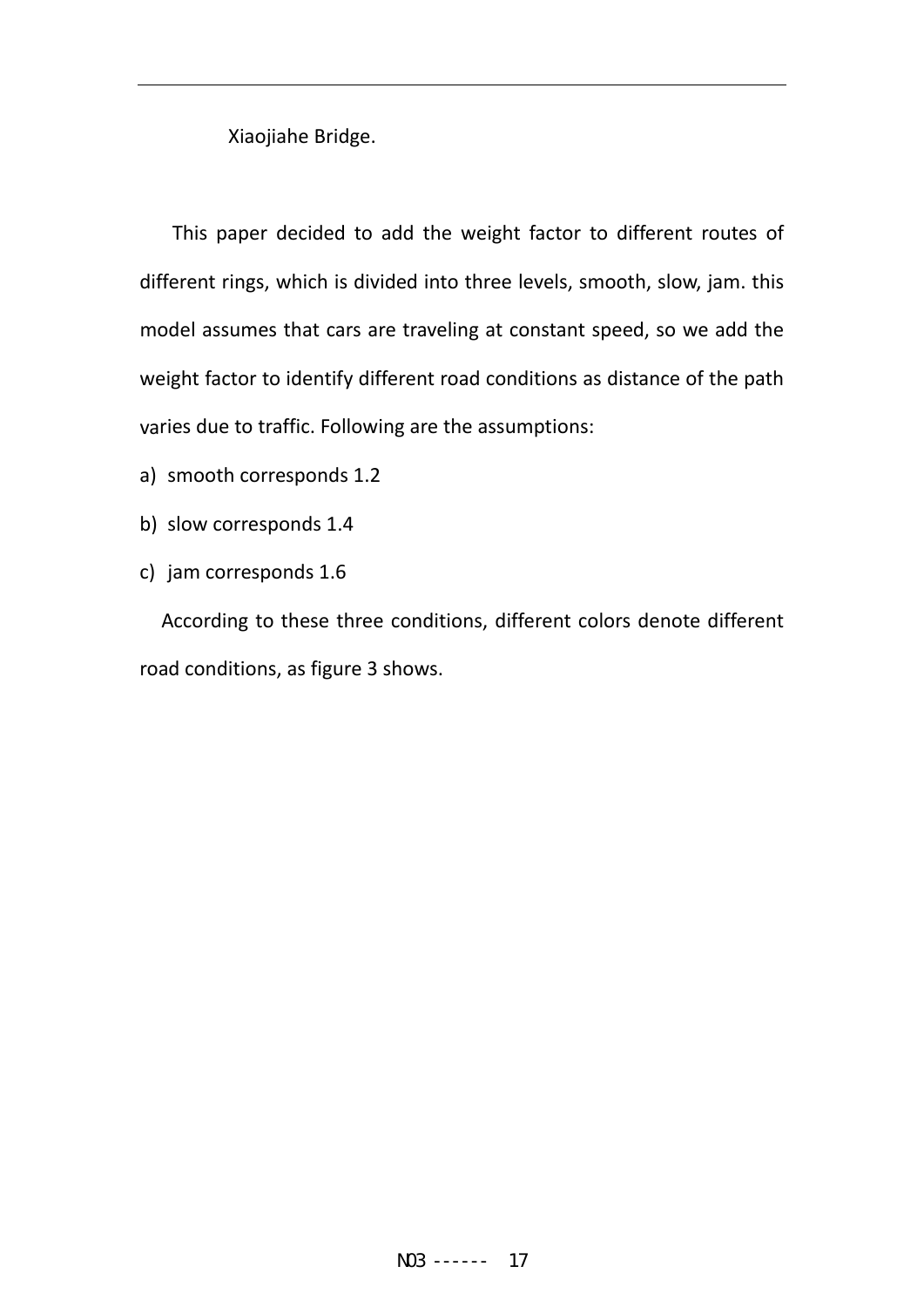

The figure above use three colors to denote three different conditions, that is green for smooth, orange for slow, red for jam. Among these 81 roads, 5 are jam, 13 are slow ,the other 63 are smooth. Details are as follows:

Jam(5): 29-->42; 36-->37; 48-->49; 49-->50; 51-->52 Slow(13): 3-->21; 4-->22; 10-->26; 14-->29; 22-->37; 23-->38; 26-->39; 33-->45; 35-->36; 36-->48; 38-->39; 39-->40; 50-->51 Others are smooth.

After adding the weight factor, the distances change correspondingly, in our algorithm realization it needs to change the corresponding control variables, i.e. the two two‐dimensional arrays **map** and **dist** (control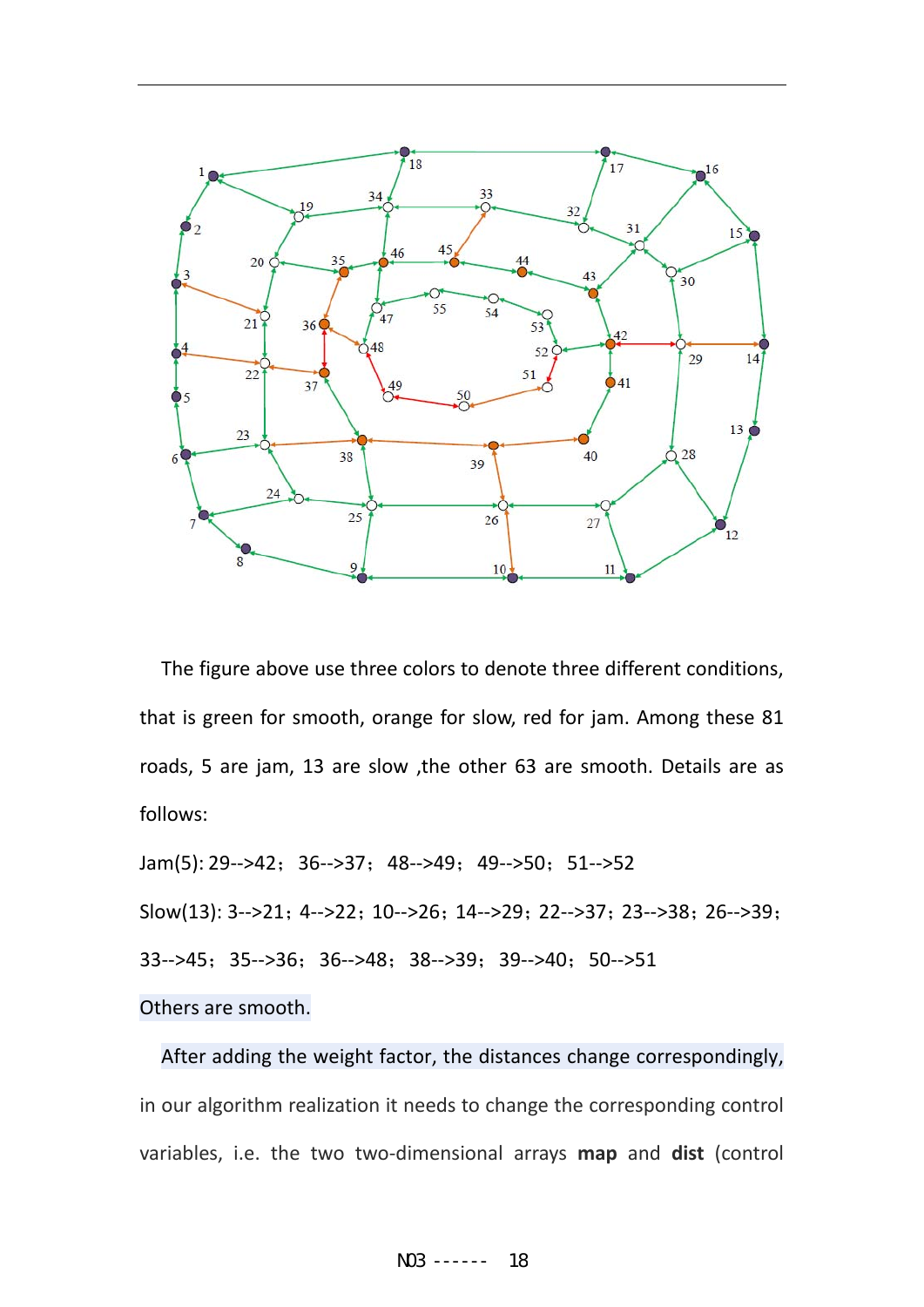variable description is in 2.3.2). Thus our best route choice (saved in the array **path**) will also change accordingly. Details are in the "out\_weight. Out" file in the appendix. (output data file after adding weights factor and programming improvement).

The state transition equation of the distance between nodes base on the core idea of Floyd algorithm:

dist[i,j]:=min{a\*dist[i,k]+b\*dist[k,j],dist[i,j]}

Note: a and b is the weights of dist [i, k],dist[k,j] respectively, which is determined by what road condition they are.

Add other external factors to travel time effects, such as a traffic jam, traffic accidents, encountering traffic lights in the process of driving etc. Unify these external factors into a constant factor c,

The corresponding time formula under the constant speed:

time[i,j]:=dist[i,j]/30000\*60(min)+c

# 3. Model results

## (1)The least time and the shortest route of all nodes

In 2.2.4 section, we can get the initial adjacency matrix. By the Floyd algorithm we get the final adjacency matrix as following (this paper just list adjacency matrix of the first and the last three nodes, 0 means no directly access. The details are in the "out. out" file (program output data files) and the "out-weight, out" file for the improved model (output data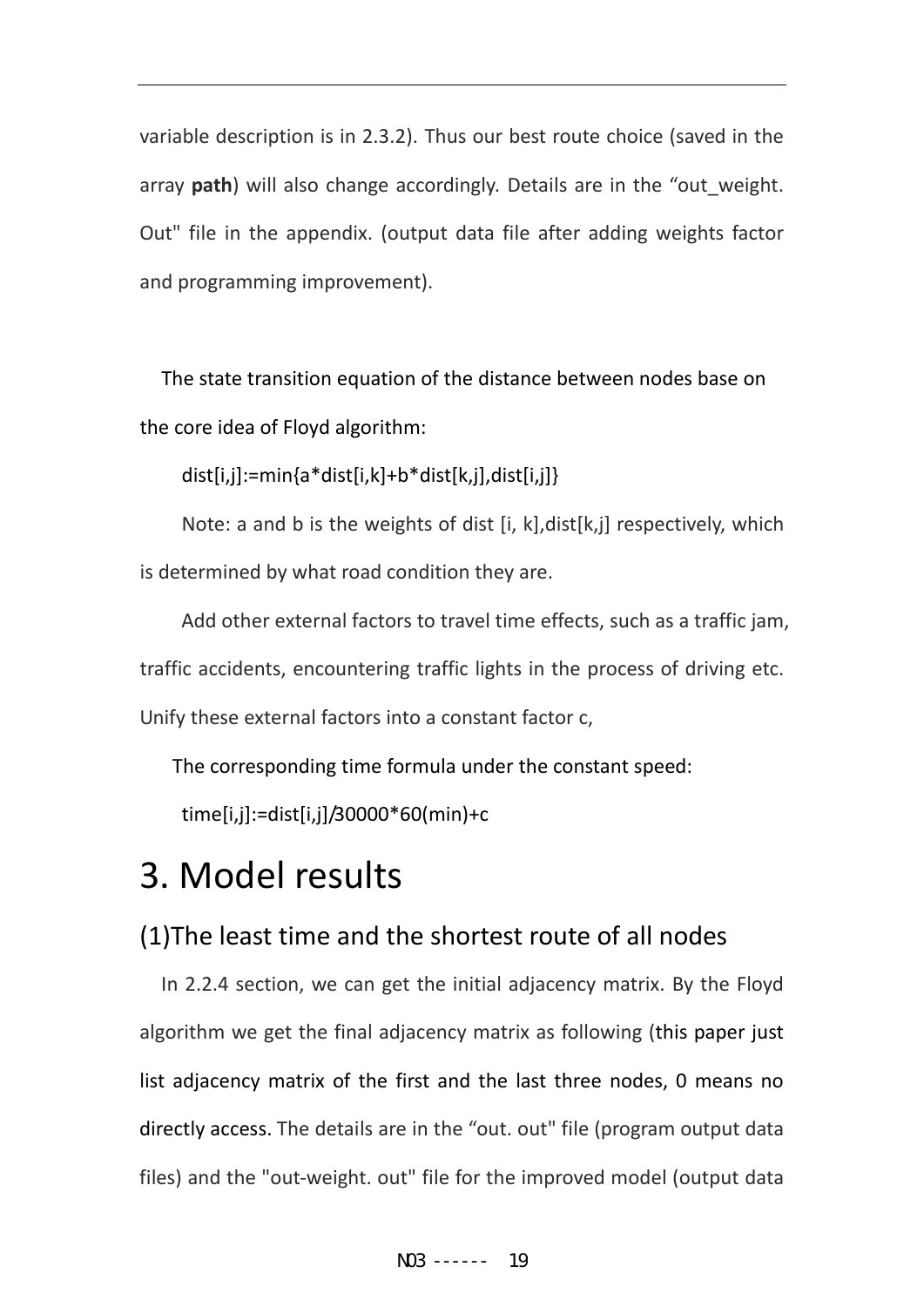file after adding weights factor and programming improvement).There are a total of 2970 results about the shortest routes among all the two nodes of all 55 nodes. Details are in the appendix.

|                                          | 0000 2747 7840<br>2747 0000 5093<br>7840 5093 0000 |                   |  |                                  | 16990 15580 12895<br>$\cdots$ 19737 18327 15642<br>16664 15624 12569 |  |
|------------------------------------------|----------------------------------------------------|-------------------|--|----------------------------------|----------------------------------------------------------------------|--|
| 15580 18327 15254 …<br>12895 15642 12569 |                                                    | 16990 19737 16664 |  | 1410 0000 2685<br>4095 2685 0000 | 0000 1410 4095                                                       |  |

Adjacency Matrix without weights

| 0 3296.4 9408 20388 18696 15474         |  |                         |      |
|-----------------------------------------|--|-------------------------|------|
| 3296.4 0 6111.6 23684.4 21992.4 18770.4 |  |                         |      |
| 9408 6111.6 0 20556.2 18864.2 15642.2   |  |                         |      |
| 20388 2368.4 20556.2 0 1692 4914        |  |                         |      |
| 18696 21992.4 18864.2 1692              |  | $\overline{\mathbf{0}}$ | 3222 |
| 15474 18770.4 15642.2 4914              |  | 3222                    | 0    |

Adjacency Matrix with weights

(2) The least time and the shortest route of specific nodes

Among the three kinds of road conditions in figure 3, we select 3 groups to analyze the results, respectively corresponding to the smooth road , the slow and the jam.

1. smooth road (1‐<35)

=========== Best results without weights =========

Beginning: 1

End: 35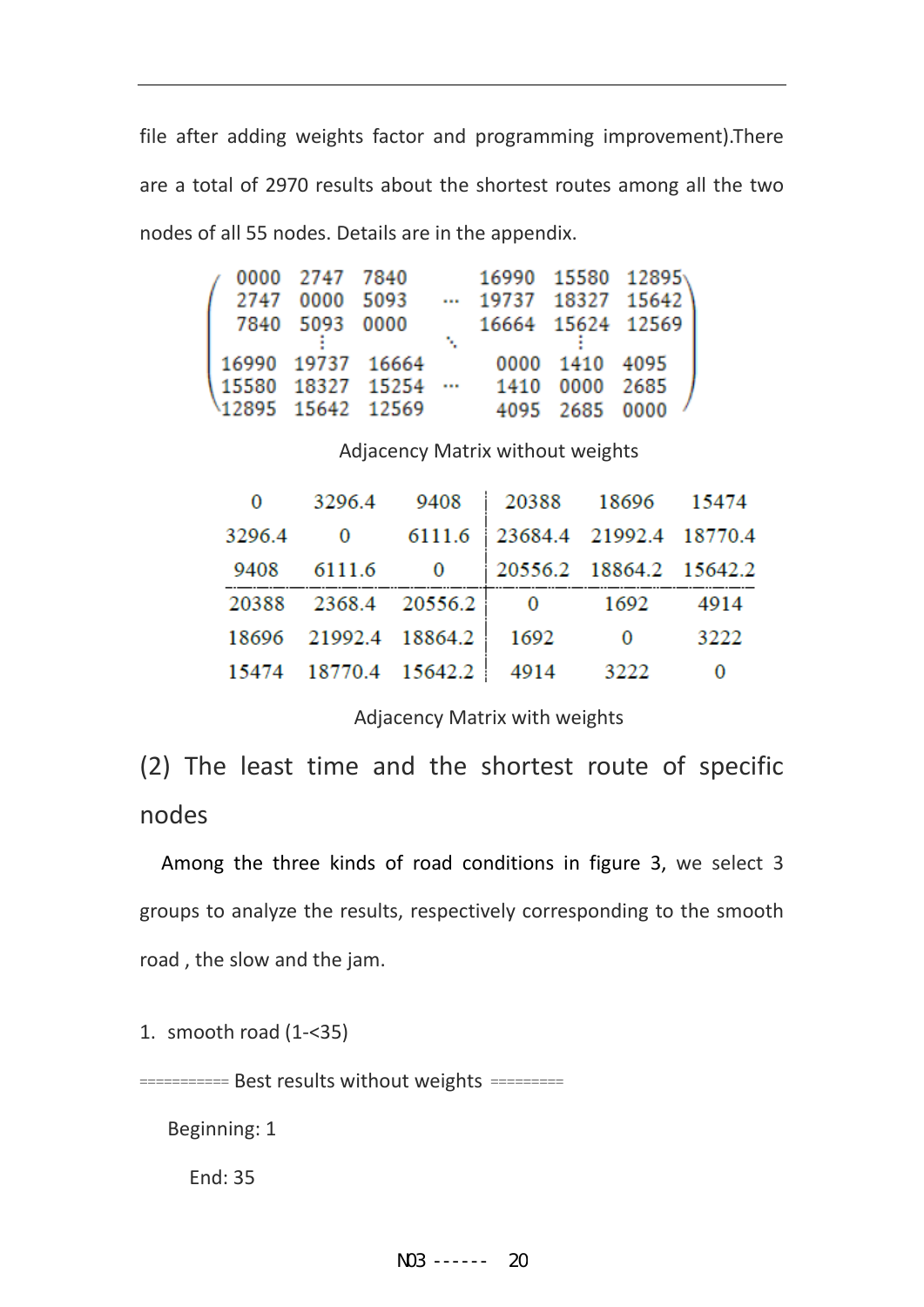Least time: 14.846min

Shortest distance: 7423m

Route: 1‐‐>19‐‐>20‐‐>35

passed nodes: 2

=========== Best results with weights =========

Beginning: 1

End: 35

Least time: 17.8125min

Shortest distance: 8907.6m

Route: 1‐‐>19‐‐>20‐‐>35

passed nodes: 2

========= ========= ========= ========= ========= ========= ========== ========== =====

 Conclusion: from the two results we can see that if the road condition is smooth, there will be no effect on the route‐choosing strategy regardless of whether add weight factors or not.

2. Slow road (23‐<26)

=========== Best results without weights =========

Beginning: 23

End: 26

Least time: 18.492min

Shortest distance: 9246m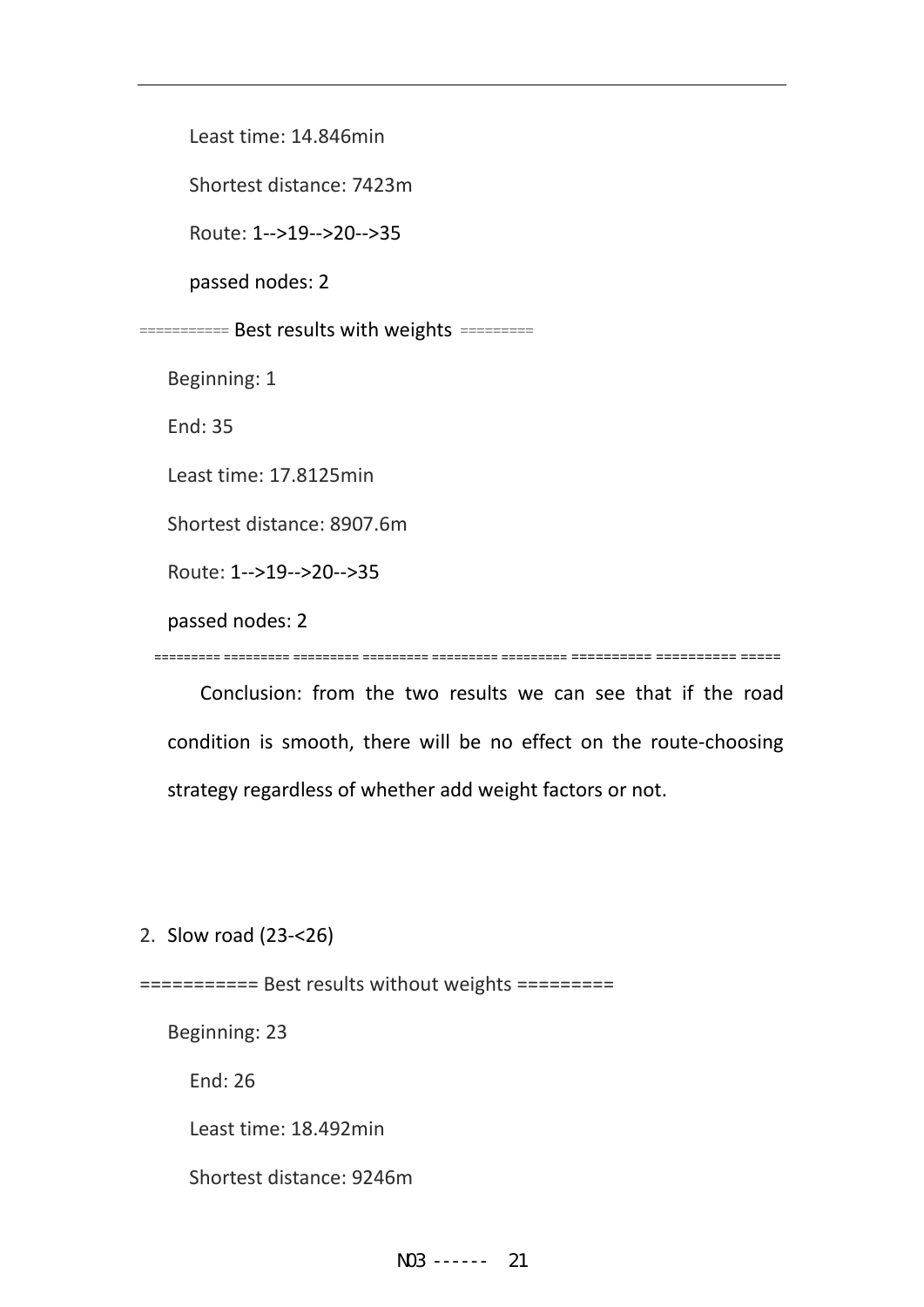Route: 23‐‐>24‐‐>25‐‐>26

Passed nodes: 2

========== Best results with weights==========

Beginning: 23

End: 26

Least time: 22.1904min

Shortest distance: 11095.2m

Route: 23‐‐>24‐‐>25‐‐>26

Passed nodes: 2

========== ========== ========== ========== ========== ========== ========== ==

Conclusion: from the two results we can see that if the road condition is slow, there will be little effect on the route‐choosing strategy regardless of whether add weight factors or not.

3. jam road(47‐<51)

========== Best results without weights ==========

Beginning: 47

End: 51

Least time: 18.832min

Shortest distance: 9416m

Route: 47‐‐>48‐>49‐‐>50‐‐>51

Passed nodes: 3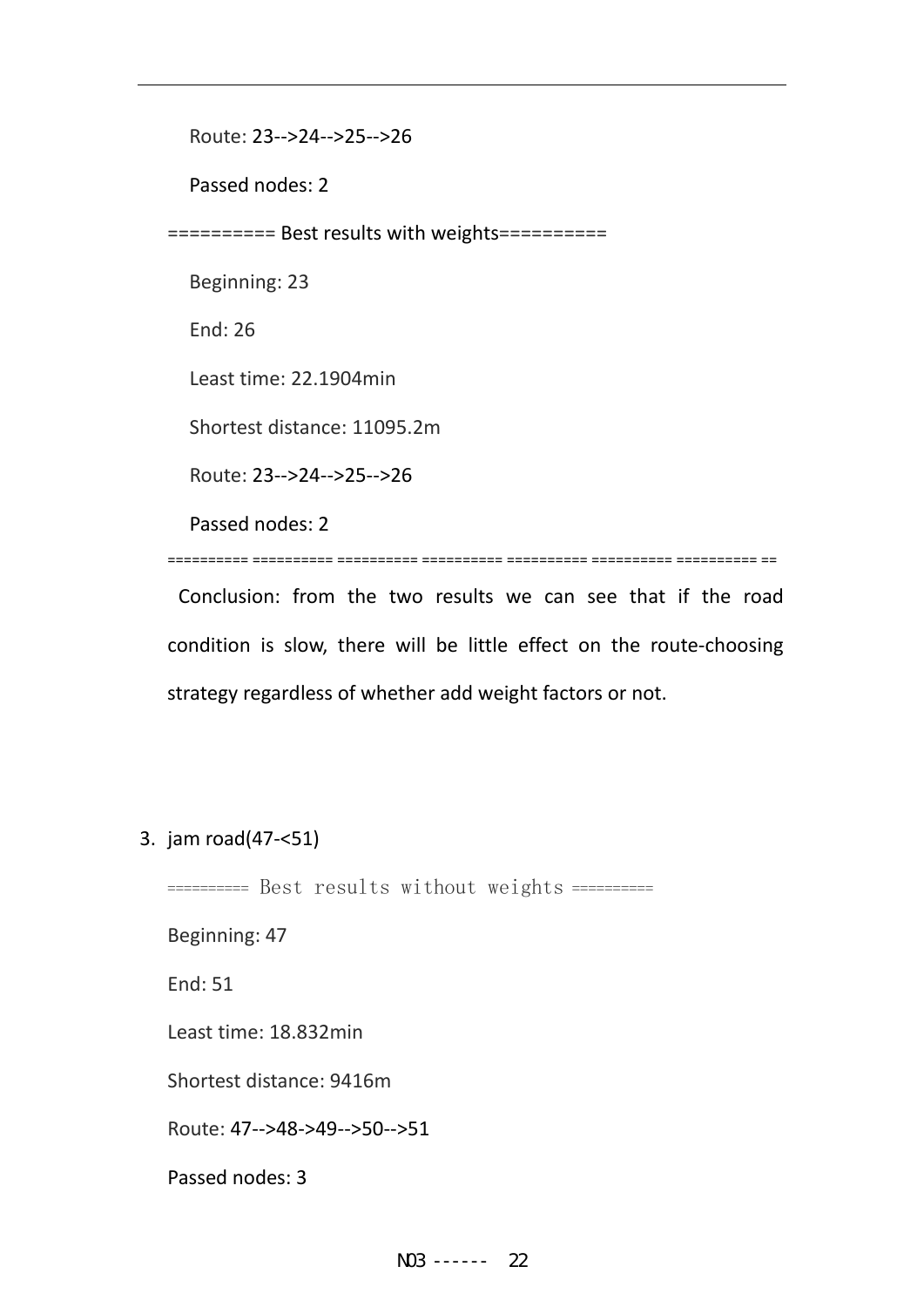========== Best results with weights ========== Beginning: 47 End: 51 Least time: 25.6472min Shortest distance: 12823.6m Route: 47‐‐>55‐‐>54‐‐>53‐‐>52‐‐>51 Passed nodes: 4 ========== ========== ========== ========== ========== ========== ========== ======

Conclusion: from the two results we can see that if the road condition is jam, there will be obvious effect on the route-choosing strategy regard whether add weight factors or not. Although the passed node after adding weight may be increased, a distant route which takes less time may be a better alternative to avoid traffic congestion which will bring more waiting time.

## **(3) Results checking**

This paper uses network to test the model's correctness and feasibility.

1. smooth road(1‐>35)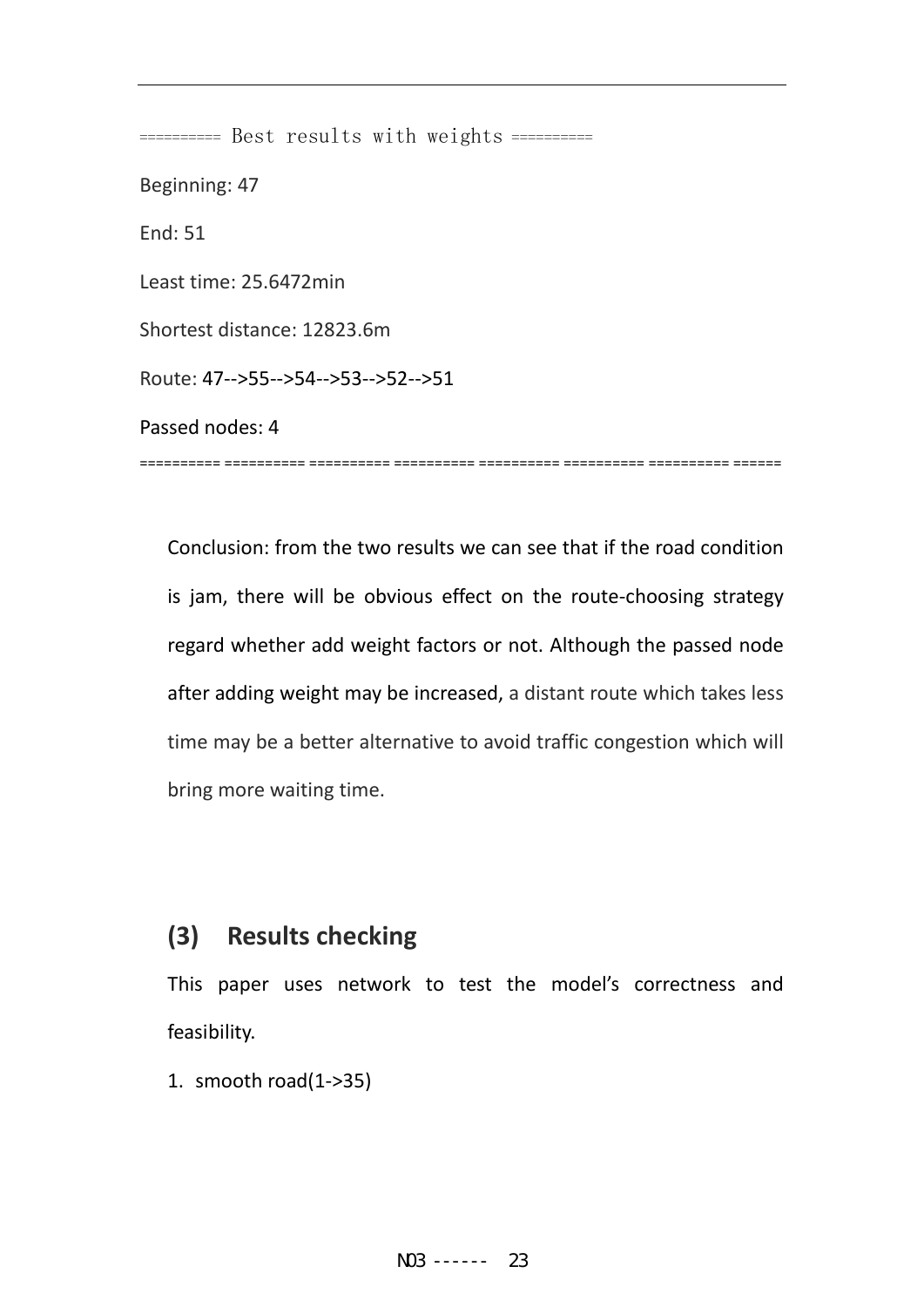

According to the little-time principle, network shows the result: The distance is 7.3km, 13min

If we didn't add the weight factors to the model, the result shows the shortest road is 7423m, and it takes 14min to reach. That is to say, there exists certain error in our model for data measurement, but its feasibility is good, and the provided route is exact.

2. Slow road(23‐>26)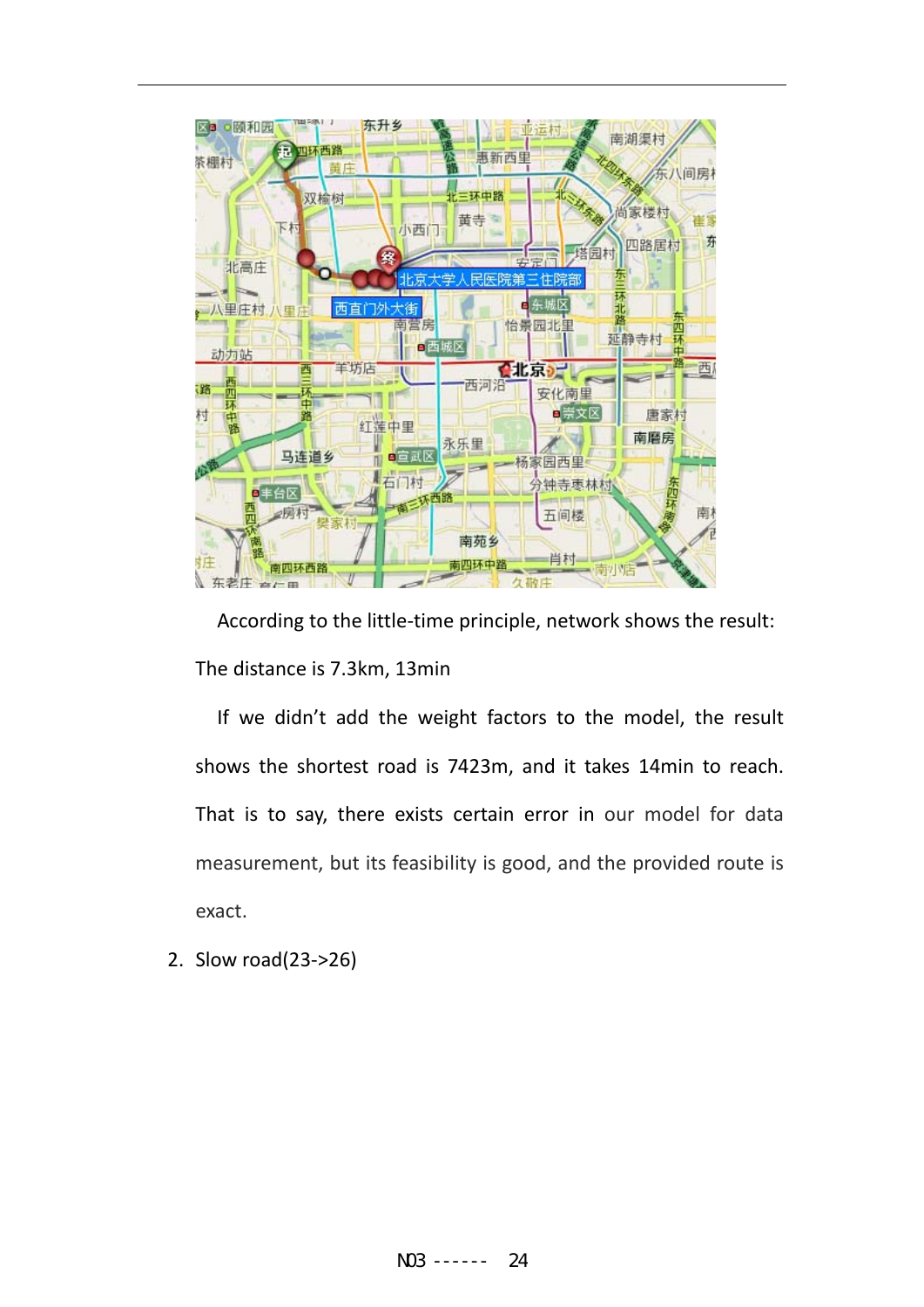

According to the short-time principle, network shows the result: The distance is 9.2km, 20min

If we didn't add the weight to the model, the result shows the shortest road is 9246m, and it takes 18.5min to reach, after added the weight, it will take 22min to reach. So, adding weight can improve the result.

3. Jam road(47‐>51)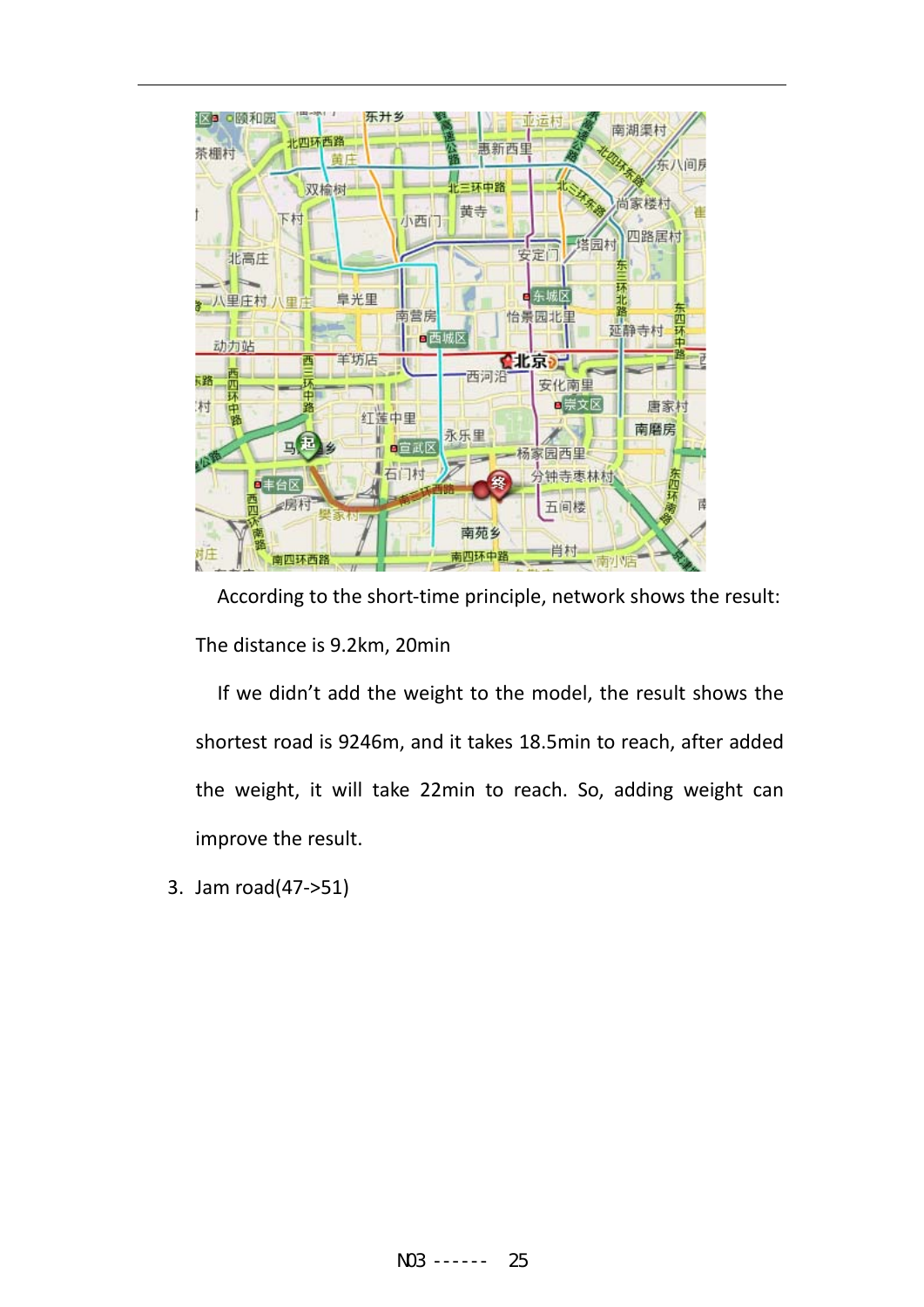

According to the short-time principle, network shows the result: The distance is 10.3km, 23min

If we didn't add the weight to the model, the result shows the shortest road is 9416m, and it takes 18.8min to reach, after added the weight, it will take 25.6min to reach. So, adding weight can change the selection of the route.

# 4. Conclusion:

This paper adopts Floyd algorithm to solve the least time problem of car driving dynamically. It selects 55 nodes and it solved out the optimal solution between any two nodes. The solving process is efficient, the results are reliable and practical, and is worthy to be popularized. Original model doesn't consider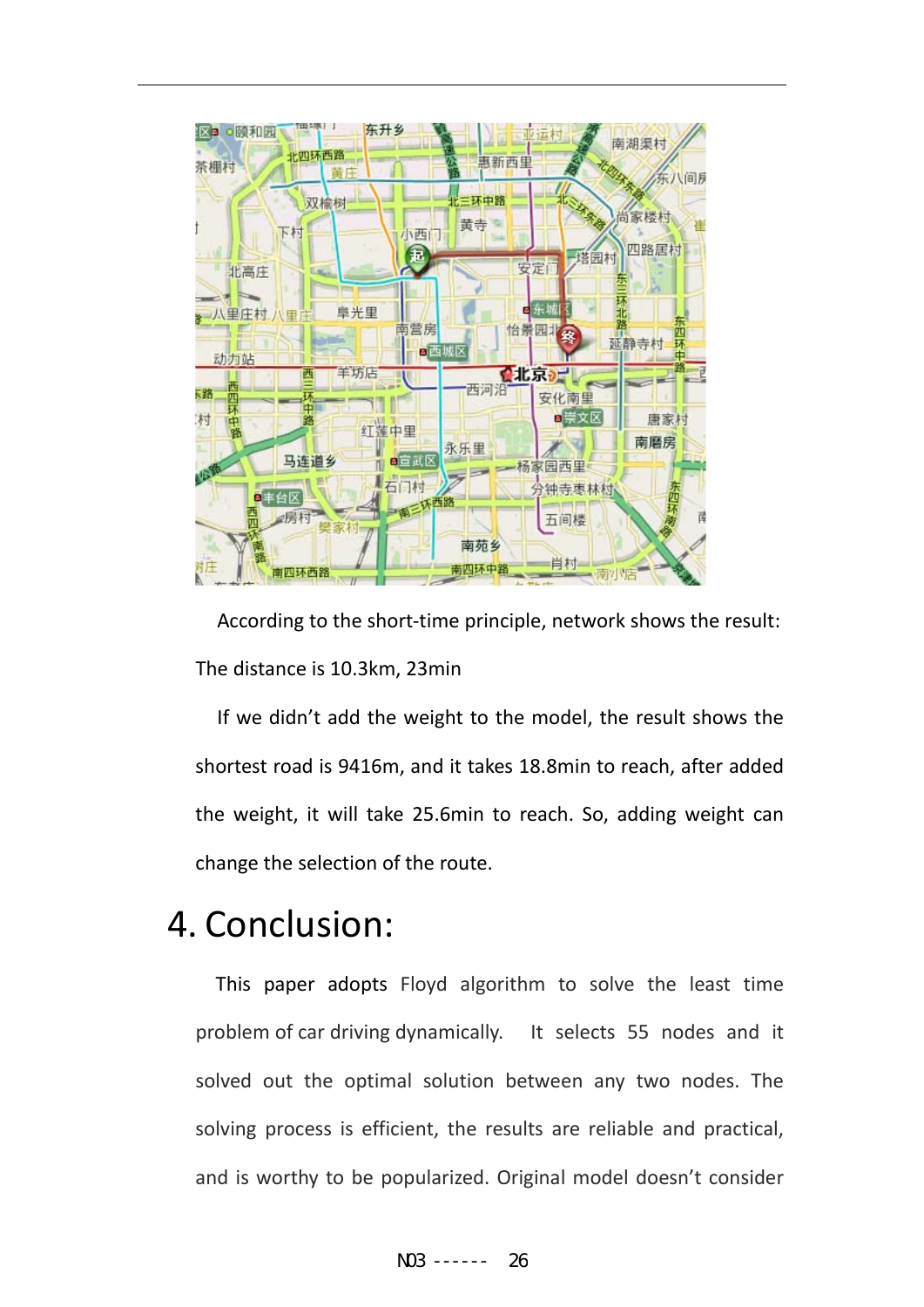the road condition, after improvement, the new model does not only applicable to solving the least time problem, it can also be applied to vehicles transporting problems, economic management of resource allocation, task equilibrating problem to get the optimal solution. The application prospect is wide.

#### 5. References

[1]. Zhou Jing. Stochastic equilibrium assignment model of transportation network with multi‐user. The journal of Southeast University, 2001.2 (in Chinese)

[2]. Yu Li na. "Aggregate  $\sim$  combustion" arithmetic and its application in the query system of transit network. The journal of Liaoning Technical University 2008.7 (in Chinese)

[3]. Sun Xiao yan. Solve the transport problems of shortest route by dynamic programming. The journal of Kunming University 2010.2 (2) :223‐224 (in Chinese)

[4]. XU Rui, Xu Xiao fei, Cui Ping‐Yuan Dynamic Planning and Scheduling Algorithm Based on Temporal Constraint Network. The journal of Harbin Institute of Technology 2004.2 (10) :188‐194

[5]. Pingxiao Hu. Application of Dynamic Programming in algorithm Design. The journal of Anhui Institute of Electronics and Information Technology 2004 (2) (in Chinese)

[6]. Qian Song Di. Operations research [M] Beijing: Tsinghua